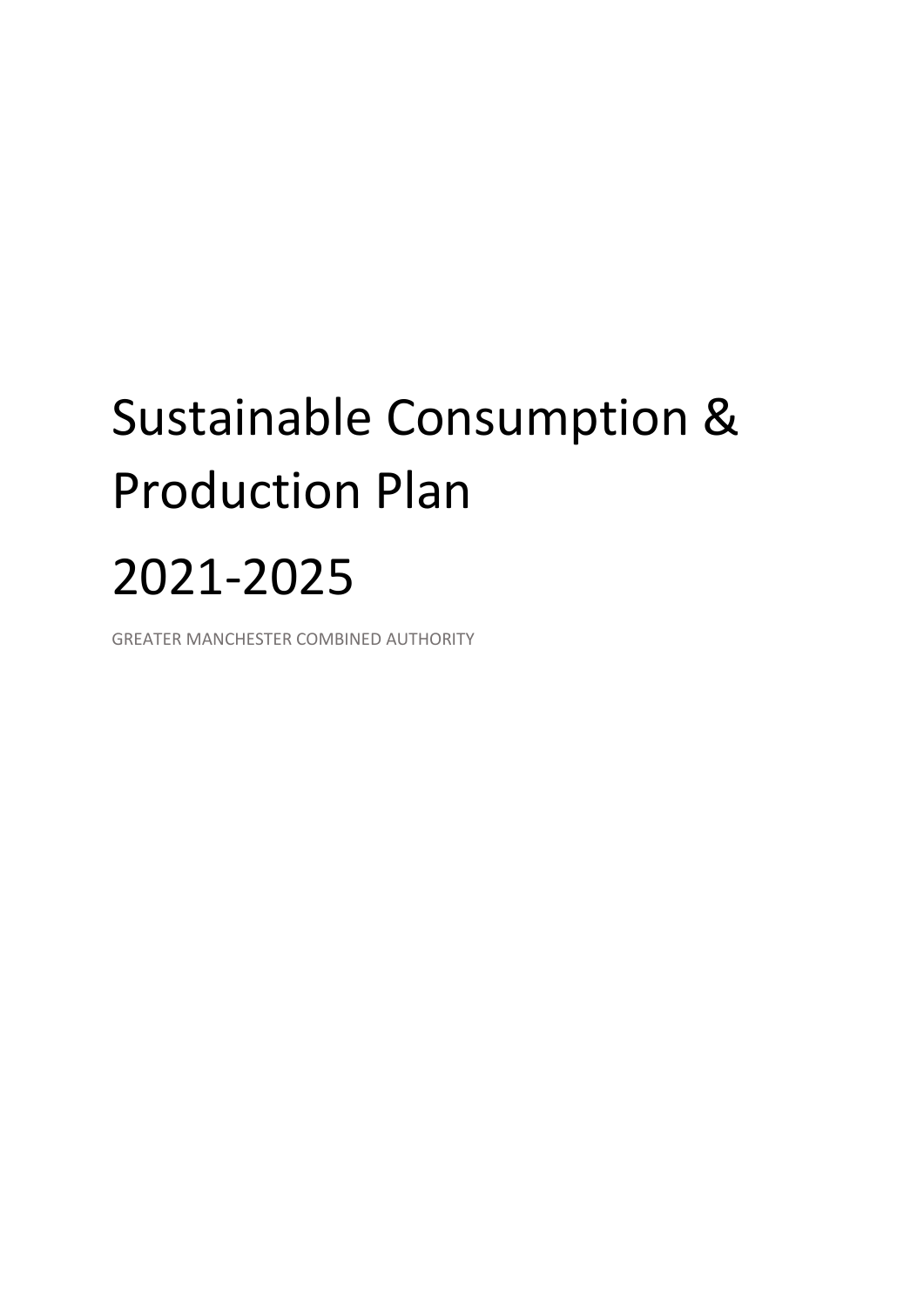# **Table of Contents**

| 1.1                                                                              |                                                                                                                                                                 |  |  |  |  |
|----------------------------------------------------------------------------------|-----------------------------------------------------------------------------------------------------------------------------------------------------------------|--|--|--|--|
| 1.2                                                                              |                                                                                                                                                                 |  |  |  |  |
| 1.3                                                                              |                                                                                                                                                                 |  |  |  |  |
| 1.4                                                                              |                                                                                                                                                                 |  |  |  |  |
|                                                                                  |                                                                                                                                                                 |  |  |  |  |
| 2.1                                                                              |                                                                                                                                                                 |  |  |  |  |
| 2.2                                                                              |                                                                                                                                                                 |  |  |  |  |
| 2.3                                                                              |                                                                                                                                                                 |  |  |  |  |
|                                                                                  | 3. To embed Circular Economy business models in the City Region  13                                                                                             |  |  |  |  |
| 3.1                                                                              |                                                                                                                                                                 |  |  |  |  |
| 3.2                                                                              | Where is Greater Manchester now and what action is needed over the next 5                                                                                       |  |  |  |  |
|                                                                                  |                                                                                                                                                                 |  |  |  |  |
| 4.1                                                                              |                                                                                                                                                                 |  |  |  |  |
|                                                                                  |                                                                                                                                                                 |  |  |  |  |
| Where is Greater Manchester now and what Action is needed over the next 5<br>4.2 |                                                                                                                                                                 |  |  |  |  |
|                                                                                  | 4.2.3 Encourage and embrace innovation, exploring new ways of solving existing                                                                                  |  |  |  |  |
|                                                                                  |                                                                                                                                                                 |  |  |  |  |
| 5.1                                                                              |                                                                                                                                                                 |  |  |  |  |
| 5.2                                                                              | Where is Greater Manchester now and what Action is needed over the next 5                                                                                       |  |  |  |  |
|                                                                                  |                                                                                                                                                                 |  |  |  |  |
|                                                                                  | 6. Empower residents to make more sustainable lifestyle choices  30                                                                                             |  |  |  |  |
| 6.1                                                                              |                                                                                                                                                                 |  |  |  |  |
| 6.2                                                                              | Where is Greater Manchester now and what Action is needed over the next 5                                                                                       |  |  |  |  |
|                                                                                  | 6.2.2 Showcasing the achievements within Greater Manchester and how citizens and<br>businesses can become involved in the City Region becoming Carbon Neutral30 |  |  |  |  |
|                                                                                  |                                                                                                                                                                 |  |  |  |  |
| 7.1                                                                              |                                                                                                                                                                 |  |  |  |  |
| 7.2                                                                              | Where is Greater Manchester now and what action is needed? 32                                                                                                   |  |  |  |  |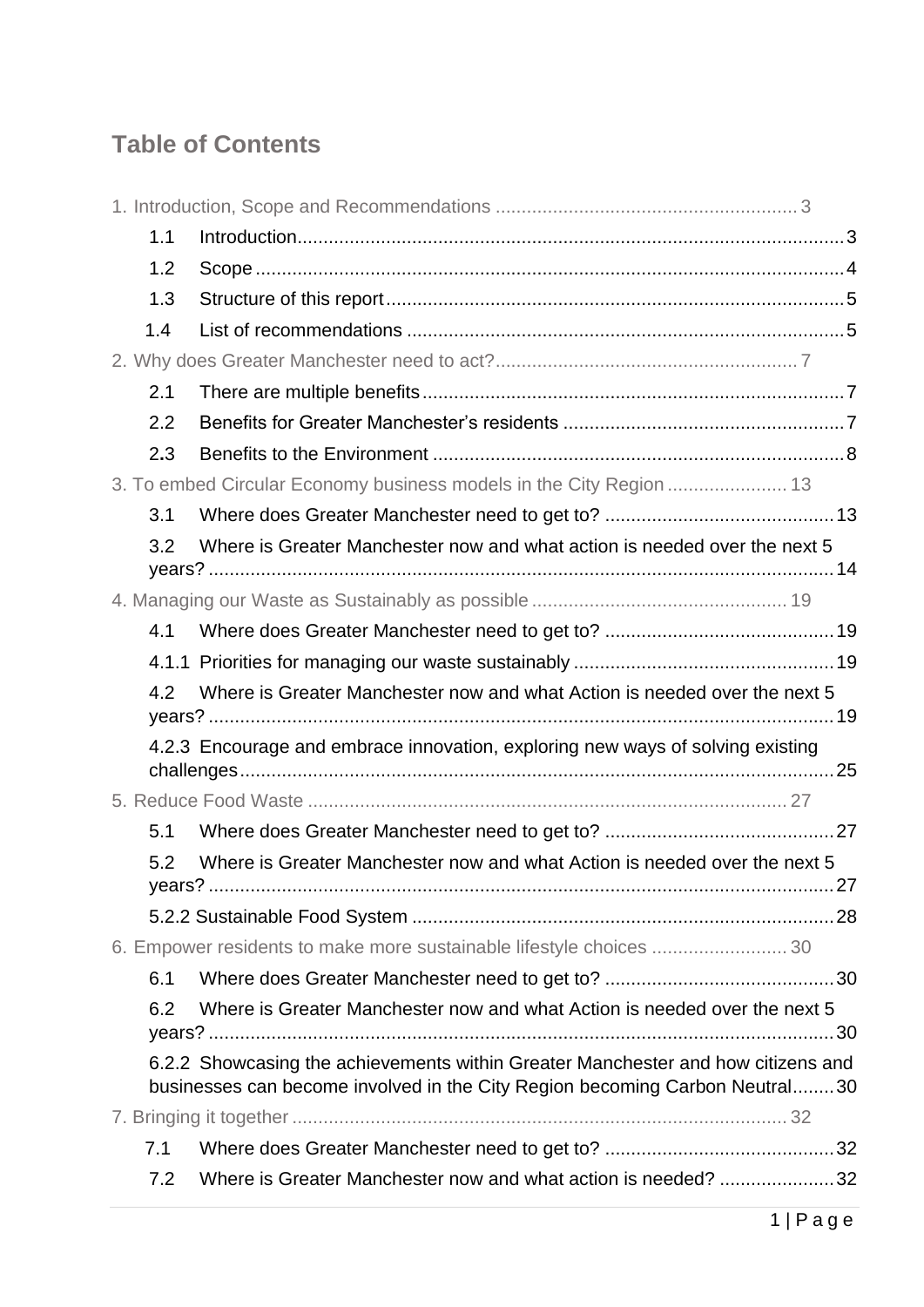| 7.2.1 The roles of different organisations within Greater Manchester 32 |  |
|-------------------------------------------------------------------------|--|
| 7.2.2 Building on existing partnerships to work together in new ways33  |  |
|                                                                         |  |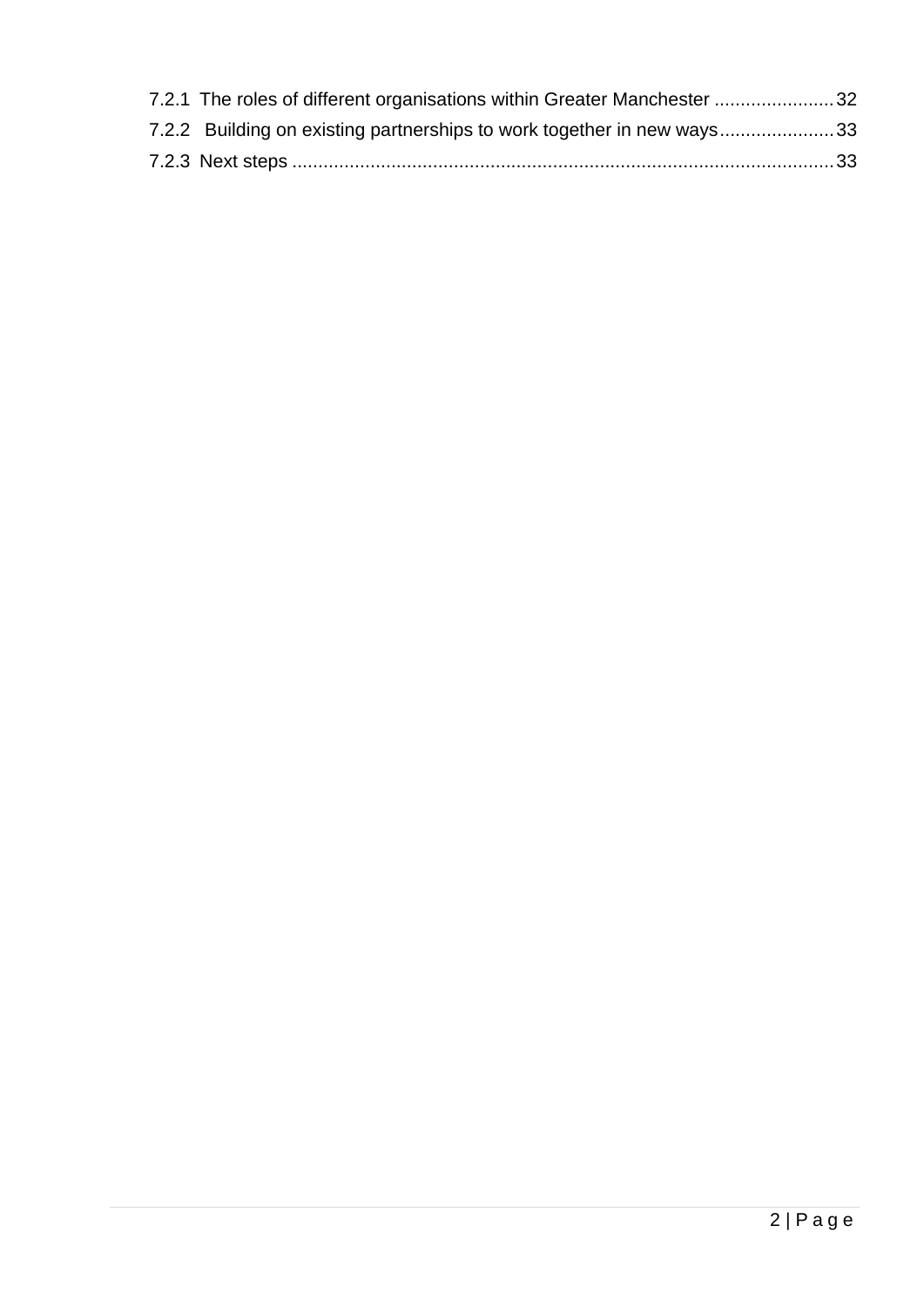# <span id="page-3-0"></span>1. Introduction, Scope and Recommendations

#### <span id="page-3-1"></span>1.1 Introduction

Greater Manchester's Environment Plan was launched at the Green Summit in March 2019 setting out ambitious proposals to be carbon neutral by 2038.

As part of that Plan, it recognised that in order to build a thriving and sustainable city region we need to work together to promote economic and resource productivity, eliminate waste and increase business opportunities through innovation. UN's Sustainable Development Goal (SDG) 12 is Sustainable Consumption and Production, recognising that it is critical for achieving transformative change.

The Sustainable Consumption and Production (SCP) Plan sets out how Greater Manchester (GM) can contribute to becoming carbon neutral primarily focusing on scope 3 emissions (figure 1).



Figure 1: Scope 1, 2 and 3 emissions Source: United Nations Environment Programme

There are many components that are covered within SCP. These include waste management, sustainable resource management, sustainable lifestyles, sustainable marketing, sustainable procurement, eco-labelling and certification, sustainable transport, cleaner production and resource efficiency and design and sustainability (see figure 2).



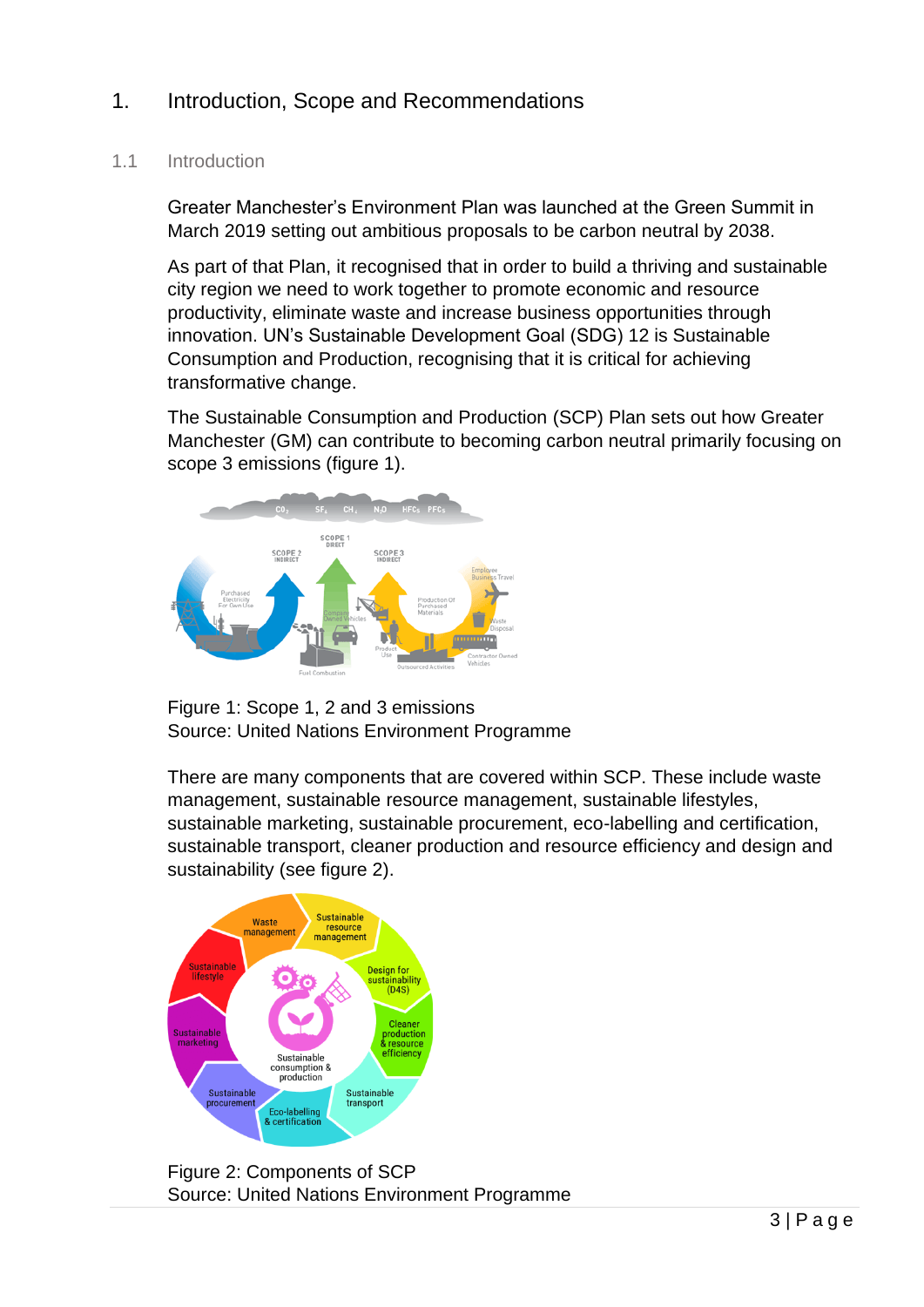The SCP Plan, except for sustainable transport and eco-labelling/certification will focus on all elements that make up sustainable consumption and production through 4 key priority areas.

- **Priority 1.** Moving to a Circular Economy focusing on sustainable resource management; design, production and resource efficiency; and sustainable procurement.
- **Priority 2.** Managing Waste Sustainably focusing on waste management and sustainable resource management.
- **Priority 3.** Reducing Food Waste focusing on waste management, sustainable procurement, and sustainable lifestyles
- **Priority 4.** Sustainable Lifestyles solely focusing on sustainable lifestyles

To aid the delivery of the plan a range of techniques, drivers and tools will be used to drive change. Techniques include closed loop production, life cycle assessment and resource efficiency. Enablers include stakeholder engagement, product, and policy mapping. Drivers include customer demand, markets and competition, and costs and penalties (see figure 3 below).



Figure 3: Techniques, Enablers and Drivers to achieve SCP Source: United Nations Environment Programme

#### <span id="page-4-0"></span>1.2 Scope

This report focusses on the actions needed to move businesses to circular economy models and enable its citizens to make changes to become more sustainable. Both can deliver multiple benefits. The report focuses on the priorities and actions required to impact on CO<sup>2</sup> and Greenhouse Gas (GHG) emissions, but also recognises that the sustainable living priority, through promotion of behaviour change initiatives and campaigns, will aid the delivery of other key plans such as Greater Manchester's Smart Energy Plan and Decarbonising Greater Manchester's existing buildings report.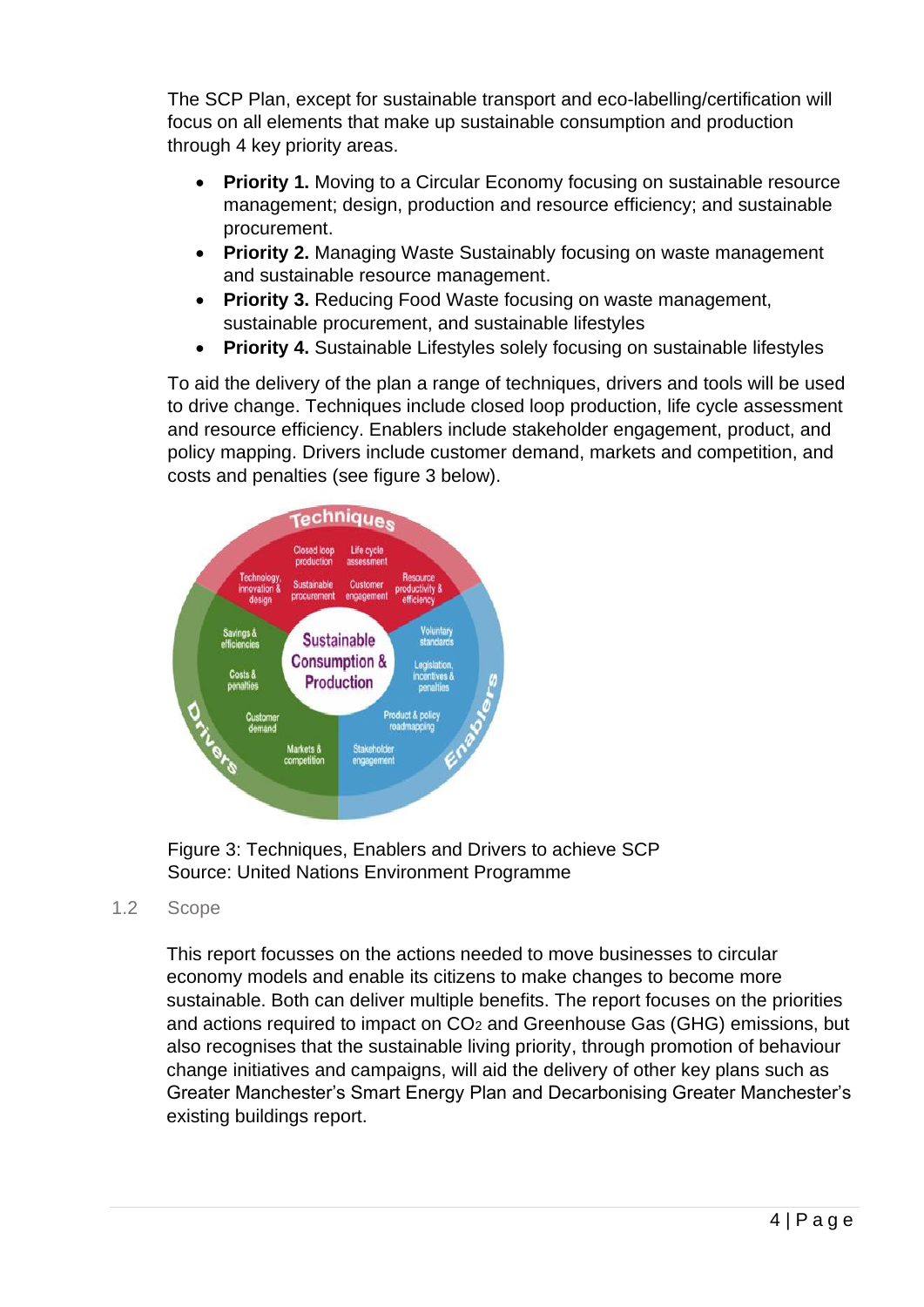In terms of the priorities related to sustainable consumption and production, the report sets out four priority areas, which have been developed with partners to achieve Greater Manchester's aspirations, these are:

- 1. Moving to a circular economy
- 2. Managing waste as sustainably as possible
- 3. Reducing avoidable food waste
- 4. Moving to a sustainable lifestyle

#### <span id="page-5-0"></span>1.3 Structure of this report

The subsequent sections of this report are structured as follows:

- Section 2: Why Greater Manchester needs to act now.
- Sections 3, 4, 5 and 6: Looks at each priority area.
- Section 7: How recommendations set out in this report should be taken forward by the GMCA and key stakeholders.

#### <span id="page-5-1"></span>1.4 List of recommendations

- 1. To explore the development of a GM ecosystem for Circular Economy (CE) including cross industry resource efficiency through design and production, commercial trading of materials, energy, sharing assets, logistics and expertise, to reduce the volume of raw materials used and eliminate waste.
- 2. To work with stakeholders to build a collaborative platform that covers a range of CE aspects with leadership and delivery of key areas such as legislation, business to business (B2B) and procurement.
- 3. The GMCA and local authorities and the public sector raise environmental priorities through a Greater Manchester Sustainable Procurement Strategy promoting circular economy procurement principles, the social value framework, commissioning strategies, policy development and decisionmaking toolkits.
- 4. To explore the feasibility of resource and consumption mapping to enable a sector approach to becoming a circular city region.
- 5. To continue to work with industry, academia, and other stakeholders to drive innovation to reduce raw material consumption, value resources and stimulate sustainable end markets.
- 6. The GMCA, local authorities and key partners continue to work towards the European Union's Directive target to increase the municipal waste recycling rate. This will include evaluating and assessing the environmental and financial implications of implementing the requirements of the new Environmental Bill and statutory guidelines.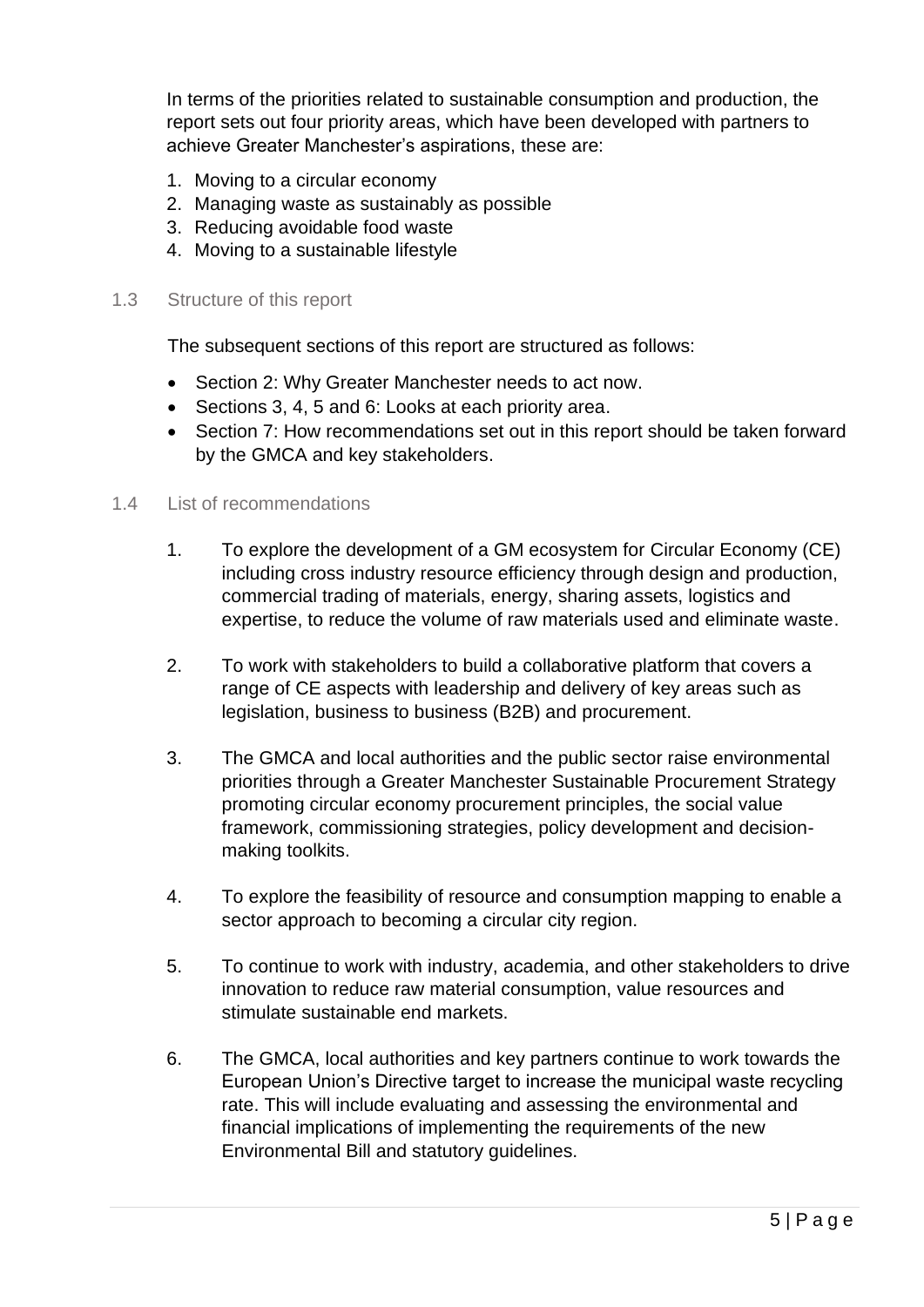- 7. Partners across Greater Manchester should work together to develop and deliver of a programme of campaigns to promote the waste hierarchy (reduce, reuse and recycle).
- 8. The GMCA, local authorities and key partners should develop and implement a pathway to lead to the reduction of waste crime within Greater Manchester.
- 9. Partners across Greater Manchester should carry out further research to identify whether there are opportunities to develop a GM wide recycling collection and disposal solution for businesses within Greater Manchester.
- 10. Partners across Greater Manchester should collaborate and carry out further research and pilots to drive innovation and explore new ways of working to reduce waste and maximise reuse and recycling in the commercial sector.
- 11. The GMCA, local authorities and key partners should develop and implement a programme of Greater Manchester wide campaigns focusing on the cobenefits of reducing and then recycling food waste.
- 12. Partners across Greater Manchester should collaborate to create a delivery model to enable Greater Manchester to become a sustainable food city region.
- 13. Partners across Greater Manchester should work together to promote sustainable lifestyles within their organisation and through media campaigns.
- 14. The GMCA should create a new website to demonstrate and showcase the progress the city region is making in achieving its long-term environmental vision and becoming carbon neutral by 2038.
- 15. The GMCA, the public sector and stakeholders should raise awareness, through climate change impact awareness training, to embed sustainable working and living.
- 16. To work with communities to develop and promote SCP initiatives which also improve social, environmental, and economic well-being.
- 17. To continue to work together with local authorities, partners, and stakeholders to effectively implement the Plan through the 5-Year Environment Plan's ambitions to establish a mission-oriented approach to tackling Greater Manchester's environmental challenges.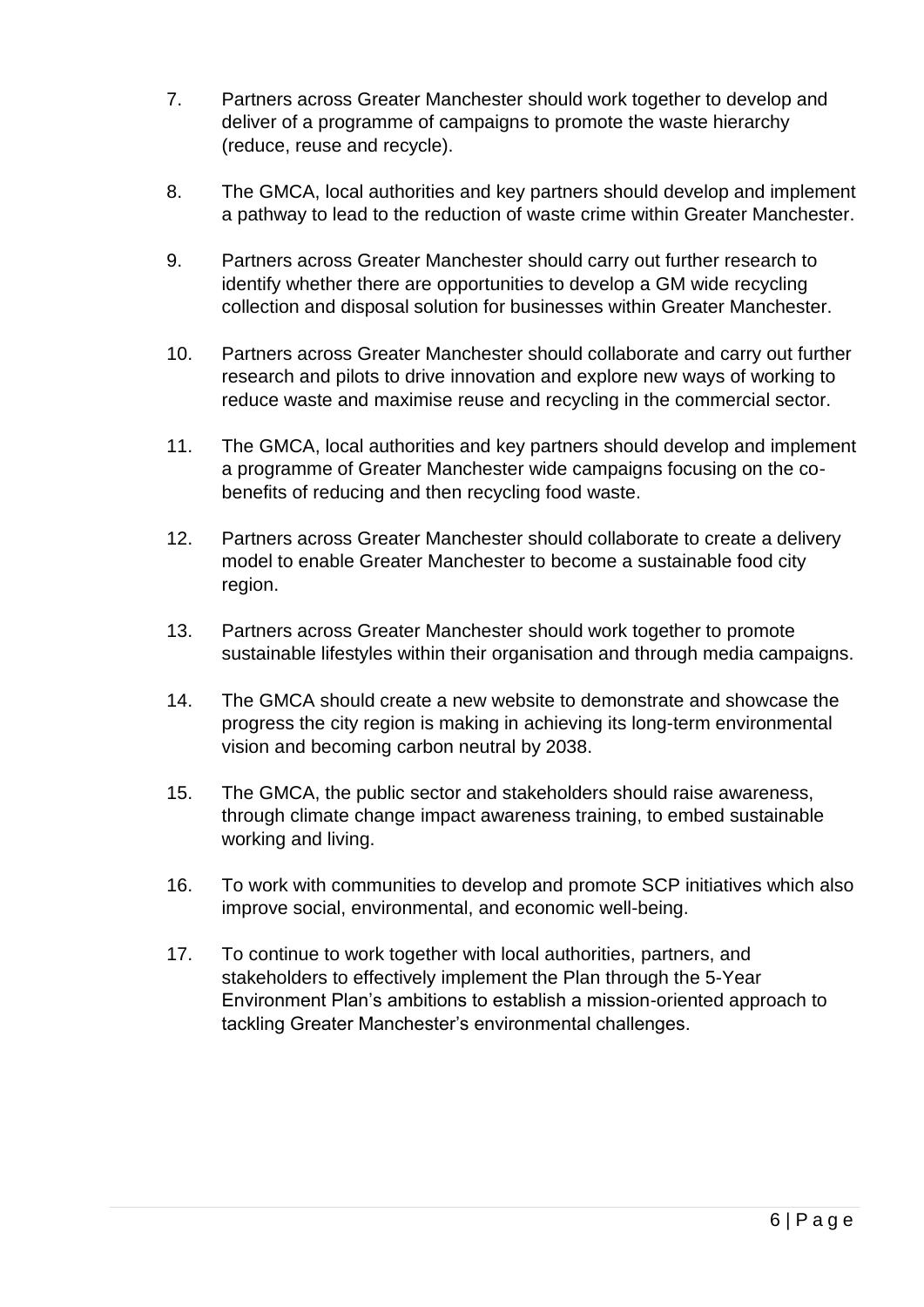- <span id="page-7-0"></span>2. Why does Greater Manchester need to act?
- <span id="page-7-1"></span>2.1 There are multiple benefits

Taking action within the scope of SCP can have multiple benefits across numerous areas:

- 1. For people: for citizen's health, education, jobs, income, and productivity
- 2. For the economy: improved productivity and the potential for creation of new jobs and new skills as well as reduced pressures on public finance.
- 3. For the environment: contributing to reducing CO<sub>2</sub> and GHG emissions.

These are set out in further detail below.

<span id="page-7-2"></span>2.2 Benefits for Greater Manchester's residents

By moving to sustainable lifestyle there are numerous benefits for residents:

- 1. Health and Well-Being Benefits
	- Reducing energy demand by making improvements to a building's fabric can have substantial benefits; winter deaths are three times higher in the coldest quarter of homes compared to the warmest quarter.
	- Reducing utility bills can have positive health benefits including on nutrition (for example, how well a household can afford to eat) and mental (less stress of the financial burdens of household bills and expenses).
	- Bringing people from communities together to carry out works that improve social, environmental, and economic wellbeing.
- 2. Economic Benefits, for example:
	- Switching to renewable energy, improving installation within homes and monitoring water consumption can reduce household bills.
	- Upcycling and using products for longer will reduce expenditure and extend a products lifecycle.
	- Improving energy efficiency can also have a positive impact on public spending, both in terms of demands on health-related illnesses on the NHS and in undertaking energy efficiency programmes within the public sector estate to redirect potential savings into other public services.
	- Reducing food waste; an average of £730 per family per year of household food waste (excluding inedible parts) is wasted each year<sup>1</sup>.
	- Moving prominently to the five CE Business Model types: Renewability; Product Life Extension; Recycling and Resource Efficiency; Sharing Platforms; and Product as a Service can minimise waste and increase economy within GM.

<sup>1</sup> https://wrap.org.uk/sites/default/files/2020-11/Food-surplus-and-waste-in-the-UK-key-facts-Jan-2020.pdf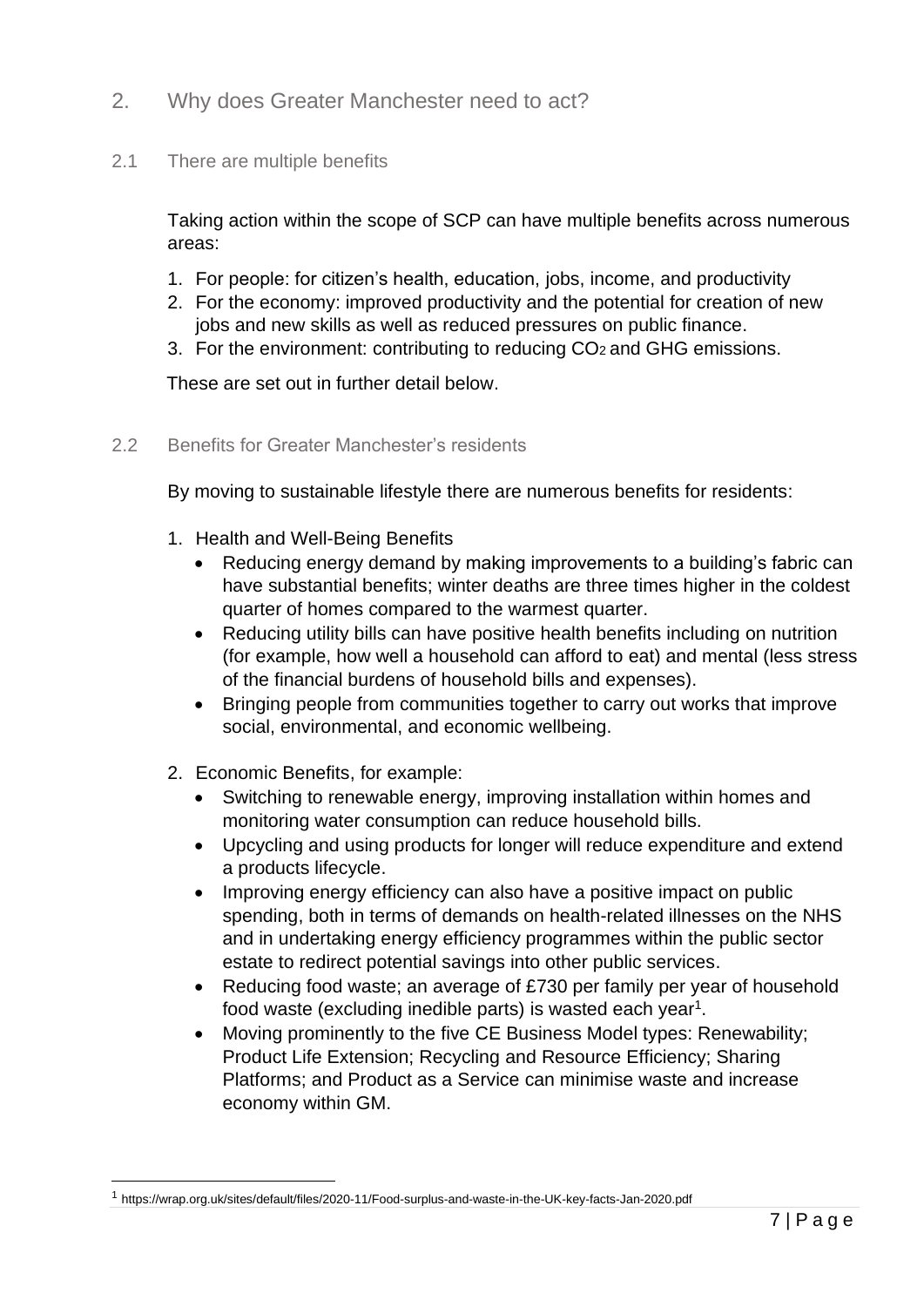#### <span id="page-8-0"></span>2**.**3 Benefits to the Environment

#### 2.3.1 The scale of the challenge

The vision of how the city region will become carbon neutral is set out within the 5- Year Environment Plan. The Plan is based on research by the Tyndall Centre for Climate Research, which calculated a carbon budget for Greater Manchester that is compatible with the Paris Agreement. During the development of the Plan, research was commissioned setting city area targets and trajectories for emissions reductions (SCATTER)<sup>2</sup> to understand potential  $CO<sub>2</sub>$  emission reduction pathways.

The graph below (figure 4) sets out the potential carbon reduction pathways for Greater Manchester from the SCATTER model, which the actions within the 5-Year Environment Plan are based, against the budget recommended by the Tyndall Centre's research. The SCATTER model provides different emission reduction pathways depending on local decisions taken across 40 different interventions, which can each be implemented to 4 different extents.





This sets out two scenarios:

• A 'SCATTER Level 4' pathway (each of the 40+ interventions pulled to maximum extent), where carbon neutrality is possible to achieve but even under this scenario emissions of nearly 20% above the Tyndall Centre's recommended budget<sup>3</sup> are produced in Greater Manchester by 2050.

<sup>2</sup> <https://www.anthesisgroup.com/scatter-carbon-footprint-reduction-tool>

<sup>3</sup> Extrapolated to cover 2015-2050 from 2018-2050 in Tyndall Centre's original report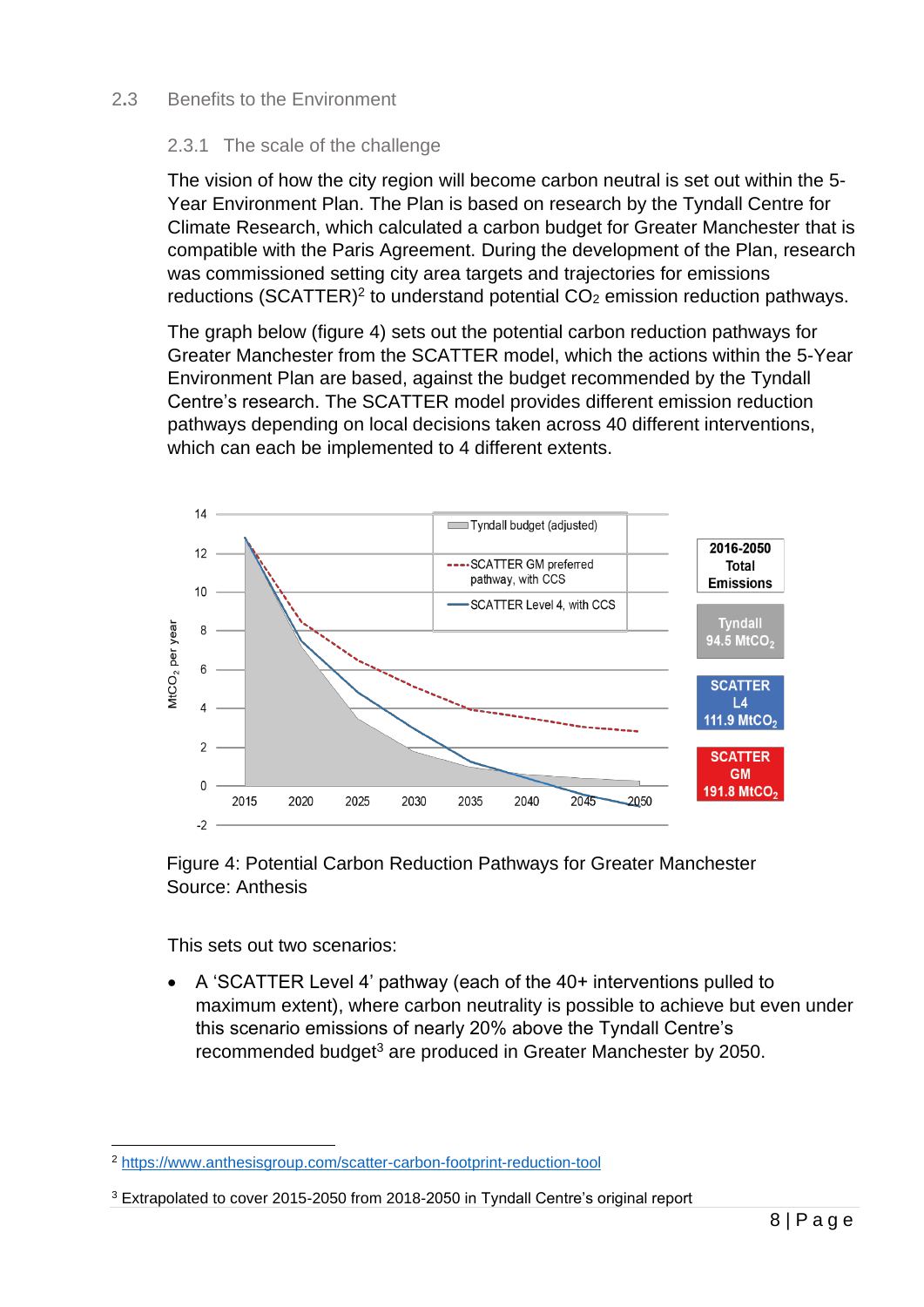• Under 'SCATTER GM' pathway (an estimate of what is currently planned and what might be achievable in the future in Greater Manchester) emissions of over double the Tyndall's recommended budget are produced by 2050.

#### 2.3.2 SCP and CO<sub>2</sub> emissions

Underpinning those trajectories, the models show us the scale of change required and an indication of actions required to achieve the level of reduction.

Figure 5 below shows how Greater Manchester's CO<sub>2</sub> emissions is broken down by sector and the level of change required in each of those sectors to achieve the SCATTER GM pathway.



Figure 5 – sectors where emission reductions come from ('SCATTER GM' pathway).

Source: Anthesis

The SCP Plan cuts across all sectors, from reducing industrial and commercial emissions to reducing waste to households. Along with other key performance indicators outlined within the Plan, the number of levers from THE SCATTER model will also be monitored.

#### Industrial and commercial emissions

One of the levers within the SCATTER model is industrial and commercial emissions. The model is based on those emissions reducing by 38%. Based on 2018 baseline data of 1,856 ktCO<sub>2</sub> industrial emissions, a 38% reduction by 2025 would be 1,150ktCO<sub>2</sub>. The graph below (figure 6) shows a forecast of 1,115 ktCO<sub>2</sub> which exceeds its current target.

The 2019 fuel breakdown of industrial emissions was reported as:

- 37.1% gas
- 36.9% electricity
- 26.0% 'other' fuels

However, the trajectory industrial emissions below may be impacted on electricity grid decarbonisation, meaning rate of reduction may slow as grid becomes increasingly decarbonised.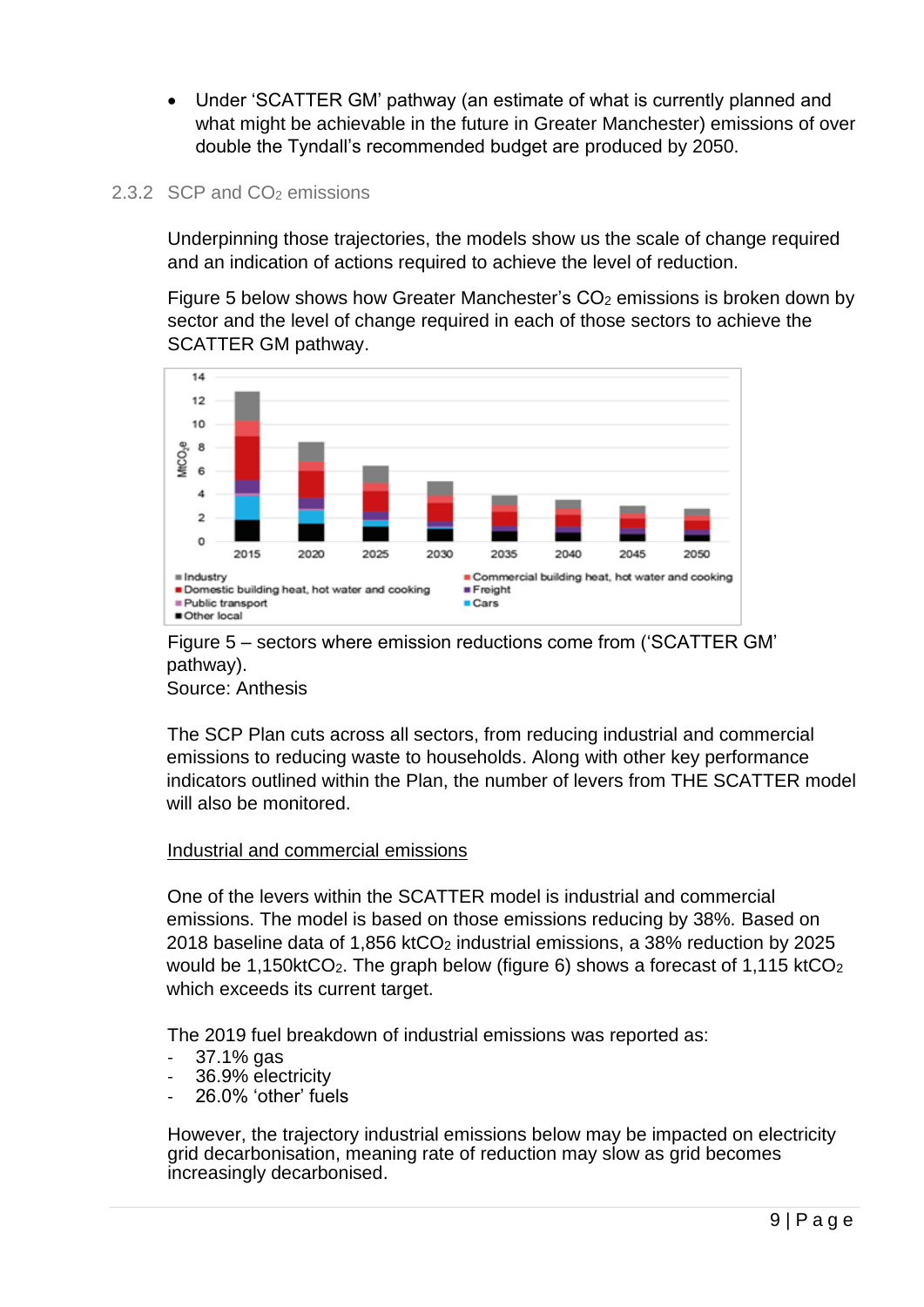Emissions forecast: Industry Total / All emissions



#### Figure 6: Industrial and Commercial emissions:

Source: [https://www.gov.uk/government/statistics/uk-local-authority-and-regional](https://www.gov.uk/government/statistics/uk-local-authority-and-regional-carbon-dioxide-emissions-national-statistics-2005-to-2018)[carbon-dioxide-emissions-national-statistics-2005-to-2018](https://www.gov.uk/government/statistics/uk-local-authority-and-regional-carbon-dioxide-emissions-national-statistics-2005-to-2018)

#### Waste Prevention

To protect our natural capital, we need to reduce waste. Whilst it is recognised that some amount of waste is inevitable, we need to do as much as we possibility can to manage it in the most effect way.

Waste prevention is critical to becoming more resource efficient as it addresses pressures of reducing unnecessary production and processing and therefore costs, as well as carbon emissions associated with those processes. Figure 7 shows how waste prevention can be achieved within each stage of production and consumption through to end of life.

- 1. Production Design, remanufacture, use of secondary materials.
- 2. Consumption Purchasing sustainable products, sharing/leasing/renting, reuse and repair, refill, dispose for recycling.
- 3. End of life Collection, reprocessing, treatment.



Figure 7: Waste Prevention and Circular Economy Source: Defra Waste Prevention Programme 2021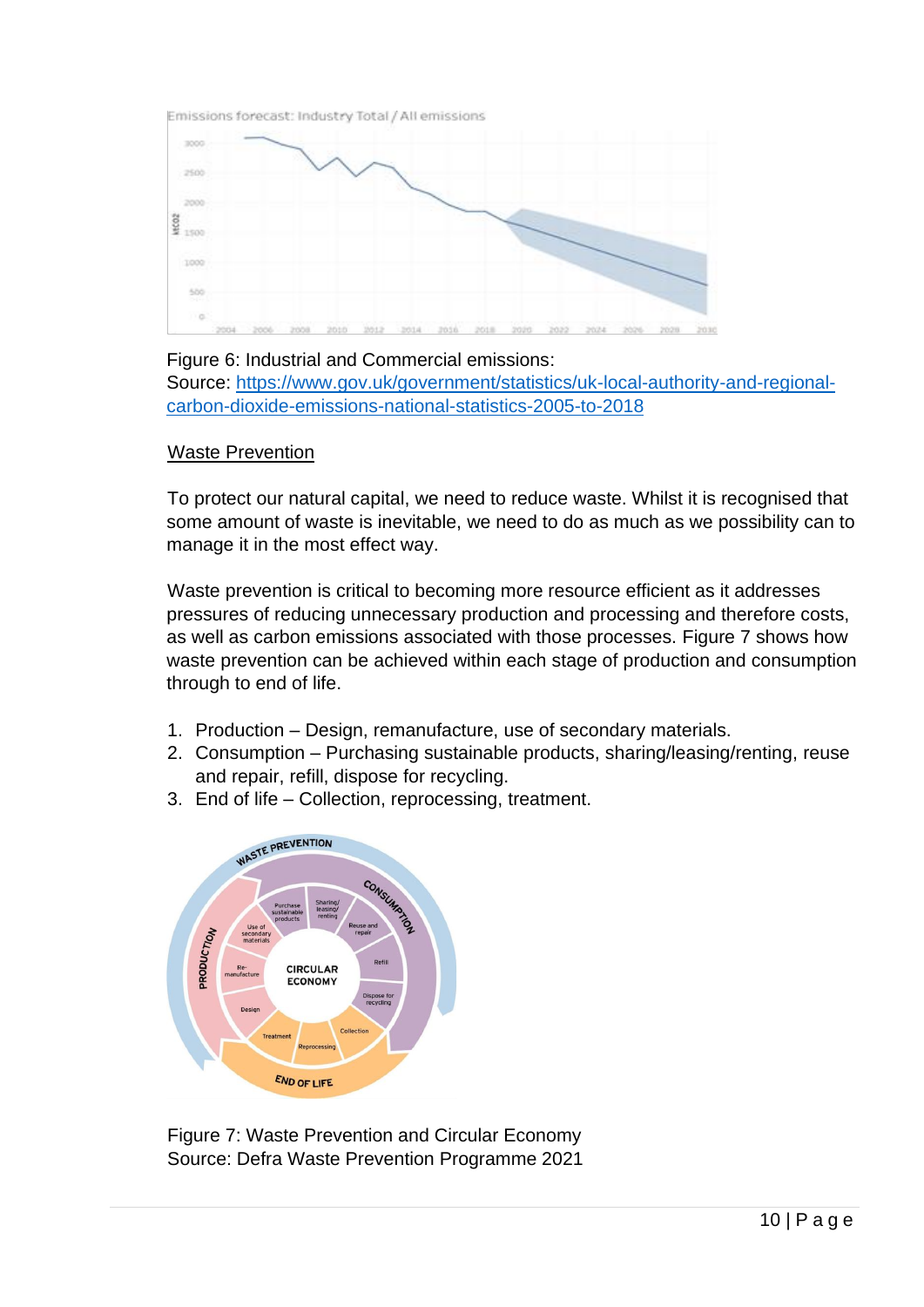To monitor the city regions progress in reducing the waste produced, two key indicators will be used:

- 1. Raw material consumption currently this indicator is only available at a UK level so we are assessing how this can be best proportioned to Greater Manchester; and
- 2. Domestic residual waste this indicator is available at a Greater Manchester level and will enable us to monitor the amount of general waste being produced, and the amount of waste not being recycled, reused, or repaired.

The SCATTER model uses a lever that waste arisings should not exceed 20%, figure 8, shows the current kilogrammes per household per year that has been collected along with the waste increase limit.



Figure 8: Domestic Residual Waste (Kg/hh/yr) and Recycling Rates Source: Waste Data Flow

#### Recycling Rates

Another lever used in SCATTER is recycling rates. This is based on the European Union's Circular Economy directive which is being transposed into English law through the Environment Bill and sets the requirement to achieve 65% municipal waste recycling rate by 2035. Recycling is an important factor in the waste hierarchy and enables resources to be reprocessed and made into new products. This spares the environment the carbon impact of extracting and processing virgin materials. Greater Manchester's current recycling rate is just below 48% (see figure 8) so there is still a long way to go to achieve this target.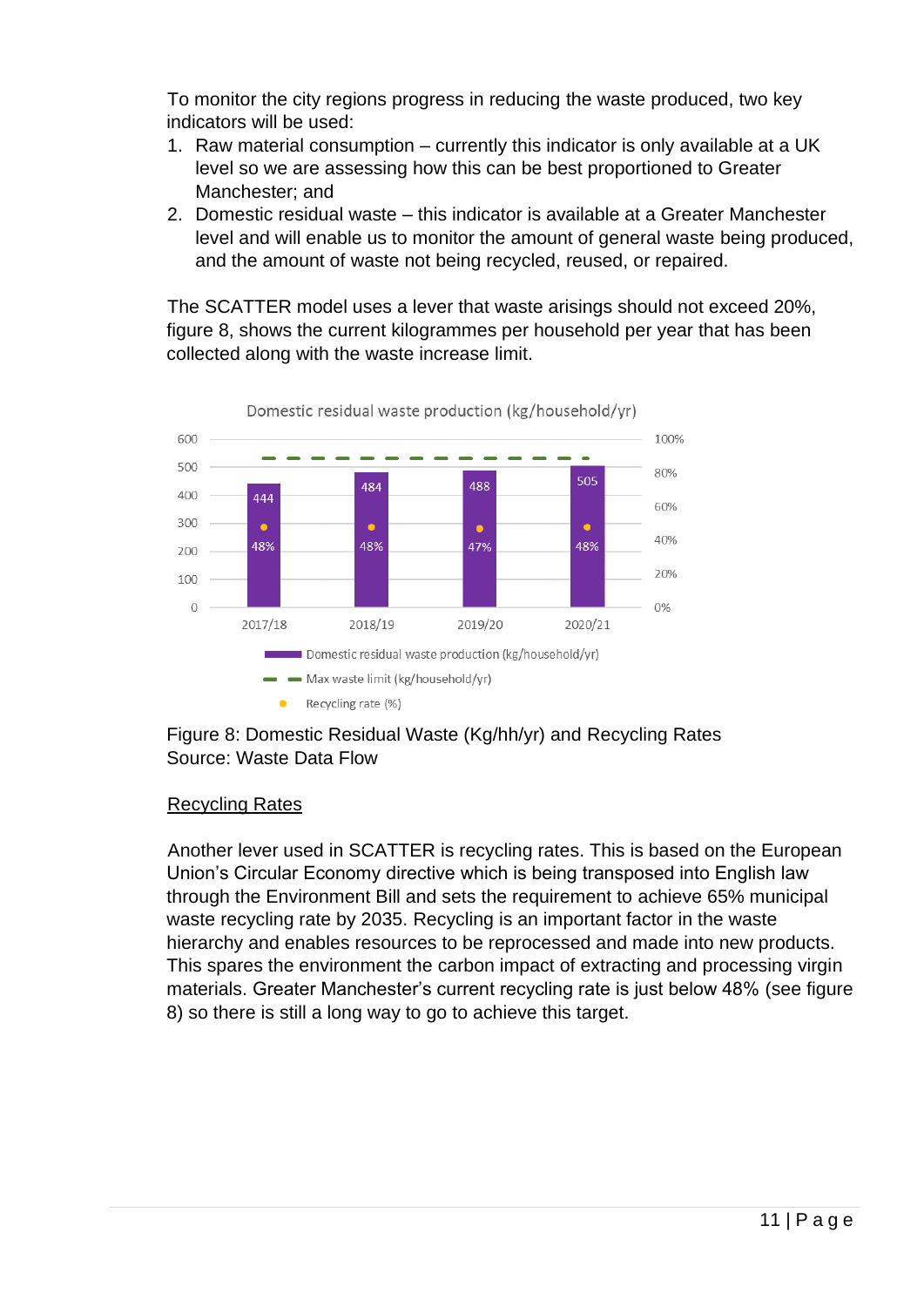#### Reducing Food Waste

Within the UK over 10 million tonnes of food and drink<sup>4</sup> are wasted post-farm gate annually. This waste is both costly and is damaging the environment. Currently a fifth of UK greenhouse gas (GHG) emissions are associated with food and drink.

In 2014, a study was undertaken by Environmental Sustainability Technical Assistance (ESTA) 'Understanding and reducing GHG emissions for food consumption and production: Greater Manchester' which provided a range of options to reduce emissions within the city region. Figure 10 below shows the impact on emissions by eliminating avoidable food waste from the catering sector and households. The highest reduction of 13% was seen in eliminating avoidable food waste in households. If all avoidable household and catering food waste was reduced by 50%, this would see a reduction in emissions of 8%. The lowest reduction of 2% was found in eliminating avoidable food waste in the catering sector.

| Mitigation measure (100% adoption)                               | Food consumption<br><b>Greenhouse Gas emissions</b><br>reduction |
|------------------------------------------------------------------|------------------------------------------------------------------|
| Eliminate avoidable food waste in catering<br>sector             | 2%                                                               |
| Eliminate avoidable food waste in<br>households                  | 13%                                                              |
| Reduce all avoidable household and<br>catering food waste by 50% | 8%                                                               |

Figure 10: Potential Greenhouse Gas Emissions

Source: ESTA: Understanding and reducing greenhouse gas emissions from food consumption and production – Greater Manchester

As with the 5-Year Environment Plan, Greater Manchester needs to base its ambitions, approaches, and targets on the scale of action required within the SCATTER model to lower emissions, increase resource efficiency, and reduce waste. The following sections, taking the priorities of the Plan in turn, are informed by this modelling work.

<sup>4</sup> WRAP (2016) http://data.parliament.uk/writtenevidence/committeeevidence.svc/evidencedocument/environment-foodand-rural-affairs-committee/food-waste/written/38003.html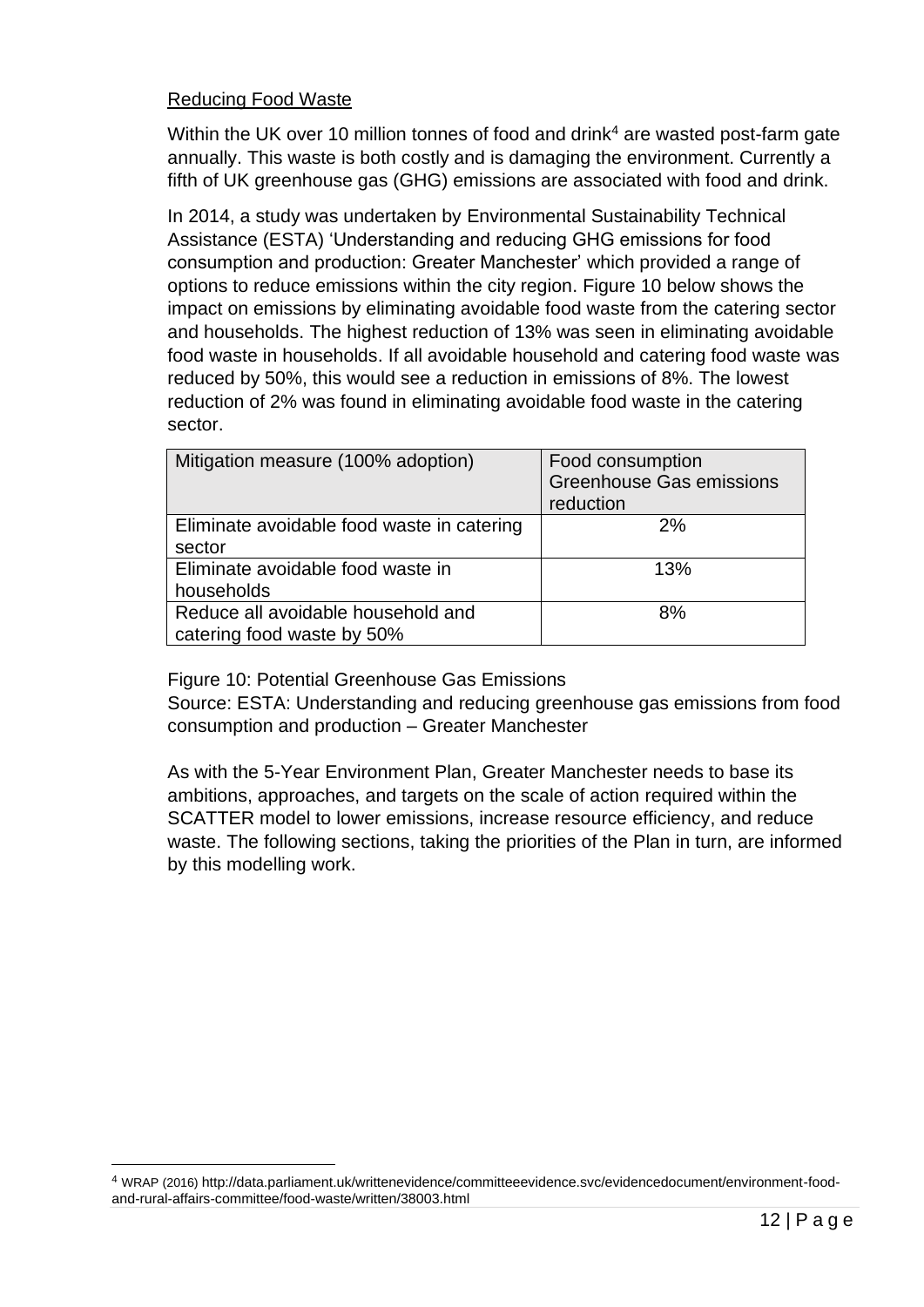# <span id="page-13-0"></span>3. To embed Circular Economy business models in the City Region

<span id="page-13-1"></span>3.1 Where we are now and where Greater Manchester needs to get to?

The products and good we consume, and the waste produced after their use has a significant impact on our local environment and on  $CO<sub>2</sub>$  emissions produced inside and outside the city region. We need to increase action to reduce the energy and resources that goes into making goods and services, along with ensuring that once goods are at the end of their life they can be reused or recycled, thus reducing raw materials used and creating a circular economy.

Greater Manchester is a vibrant city region with a range of diverse businesses, with the most intensive users located at industrial sites such as Trafford Park. However, there is little data available to estimate how efficient businesses are in relation to the finite raw materials and energy they consume.

To move Greater Manchester to becoming a circular city there are 3 main areas in we will need to focus on:

- 1. Industry:
	- Sustainable Product Design we need to make more sustainable products that move us away from a 'throw away' society and enable resources to be in use for as long as possible. To achieve this, we need to increase the reusability and recyclability of all components created.
	- Resource Efficiency to maximise resource efficiency by moving away from linear business models to circular economy models, minimising the use of raw materials and reducing waste at source.
	- Business to Business Approach (B2B) to create a circular economy we need to engage with all organisations within the supply chain.
- 2. Policy Development & Innovation:
	- Sustainable Procurement we need to ensure that we are procuring the most environmentally sustainable products by embedding environment criteria and promoting circular economic procurement principles within procurement policy and throughout our decision-making processes.
	- Resource/Consumption Mapping to fully understand the scale of change required we need to understand the resources we are using.
	- Innovation to ensure we can reduce the use of all raw materials innovation will be critical to find solutions throughout the lifecycle of products and drive circular economy.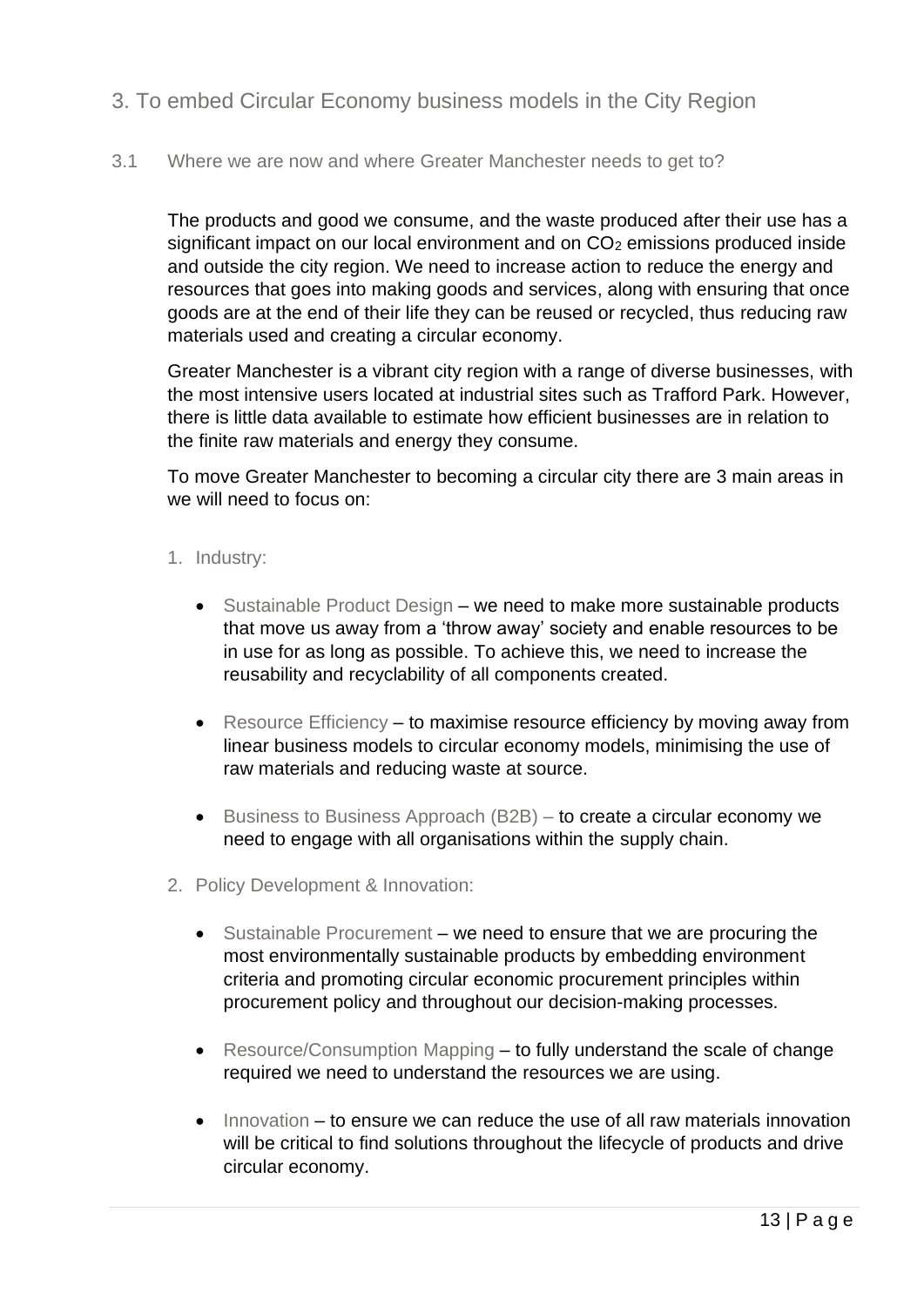#### 3. Consumers

• Sustainable Lifestyles – as consumers we all have a role to play in valuing resources. Priority 4 within this plan sets out how we aim to empower citizens to make more sustainable lifestyle choices.

#### <span id="page-14-0"></span>3.2 What action is needed over the next 5 years?

3.2.1 Industry

#### a. Sustainable Design

As part of building a thriving and sustainable city region, we need to promote economic and resource productivity whilst eliminating waste and increasing business opportunities through innovation. This, in turn will stimulate skills development and jobs.

We need to keep products and materials in use for longer to reduce pressure on the natural environment, as globally, we currently extract three times the number of natural resources than we did over 30 years ago. This figure is expected to more than double by 2060.

The current linear model of 'make, use and dispose' has both high environmental and financial costs, with products on the market that break prematurely and are not easily repairable or recyclable, or the costs of repair are more than replacing with new products. Research shows that 80% of the damage done to our environment by excessive amounts of waste could be avoided if more sustainable decisions were made at the design and production stage.

With approximately 118,720 businesses in Greater Manchester (2017) the potential to stimulate change is substantial. To reduce the number of materials wasted we need to work with industry to encourage more resource efficient business models by using more sustainable materials in the manufacturing process, maximising resource productivity and energy efficiency. By moving to a circular city region our aim is to reduce the number of raw materials within what we make, build, and produce and reduce the amount of waste disposed.



Figure 11: Components of a circular economy Source: Defra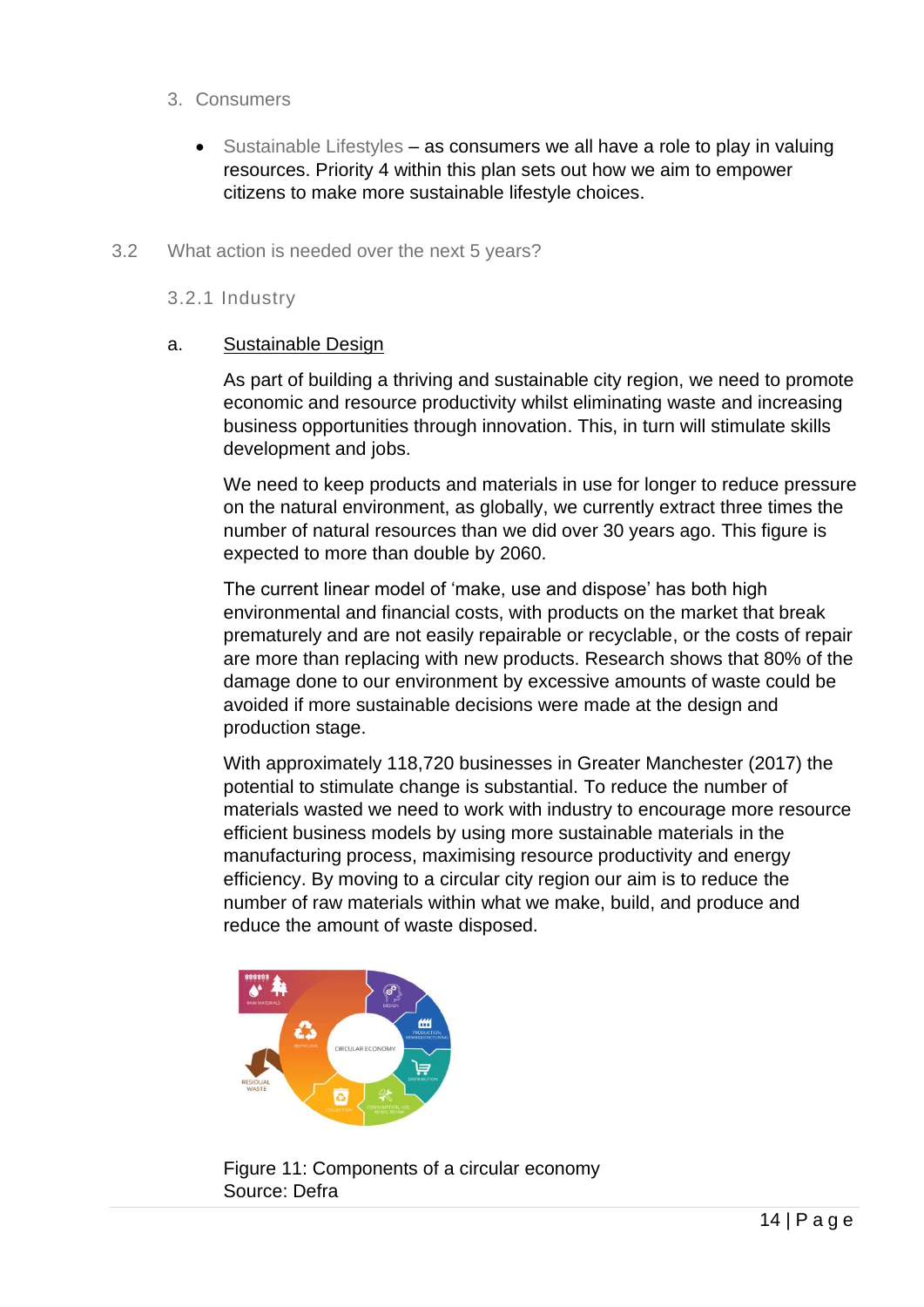#### b. Resource Efficiency

To become resource efficient, we need to use the planet's limited resources in a sustainable manner whilst minimising the impact on the environment. Transforming our consumption patterns will help drive resource efficiency and could generate direct net cost savings

This means we need to move away from the standard linear business models to promoting the benefits of different, more circular business models that maximise resource efficiency such as reuse and repair, product-service systems, hire and leasing and incentivised return schemes. WRAP estimated that widespread roll-out of such models across the UK economy could add up to £75 billion to GVA by 2030. Increasing resource efficiency will not only increase productivity, but also reduce carbon emissions and can enhance resource security.

Building on the work of the resource efficiency programme delivered by the Growth Company which works with small and medium sized businesses to provide help and advice on their current operations, explaining how they can become more efficient within their businesses to reduce energy and waste, will enable companies to access the right tools to make an impact to overall emissions generated in Greater Manchester.

#### c. Business to Business (B2B)

To become a circular city region we need to move away from linear business models (make – use – dispose) and embrace circular business models such as:

- 1. Circular supplies replacing scare resources with fully renewable, recyclable, or biodegradable resources.
- 2. Resource recovery uses technological innovations and capabilities to recover and reuse outputs that eliminate material leakage and maximises economic value.
- 3. Product life extension helps companies extend the lifecycle of their products and assets to ensure they remain economically useful
- 4. Sharing platforms is centered on the sharing of products and assets that have a low ownership or use rate.
- 5. Product as a service customers use products through a lease or pay-for-use arrangement versus the conventional buy-to-own approach.

By creating a B2B platform we can bring organisations together to promote the economic and environmental benefits of circular economy models and stimulate new ways of working within the conurbation and create resilience within supply chains. The first B2B platform we are proposing to create is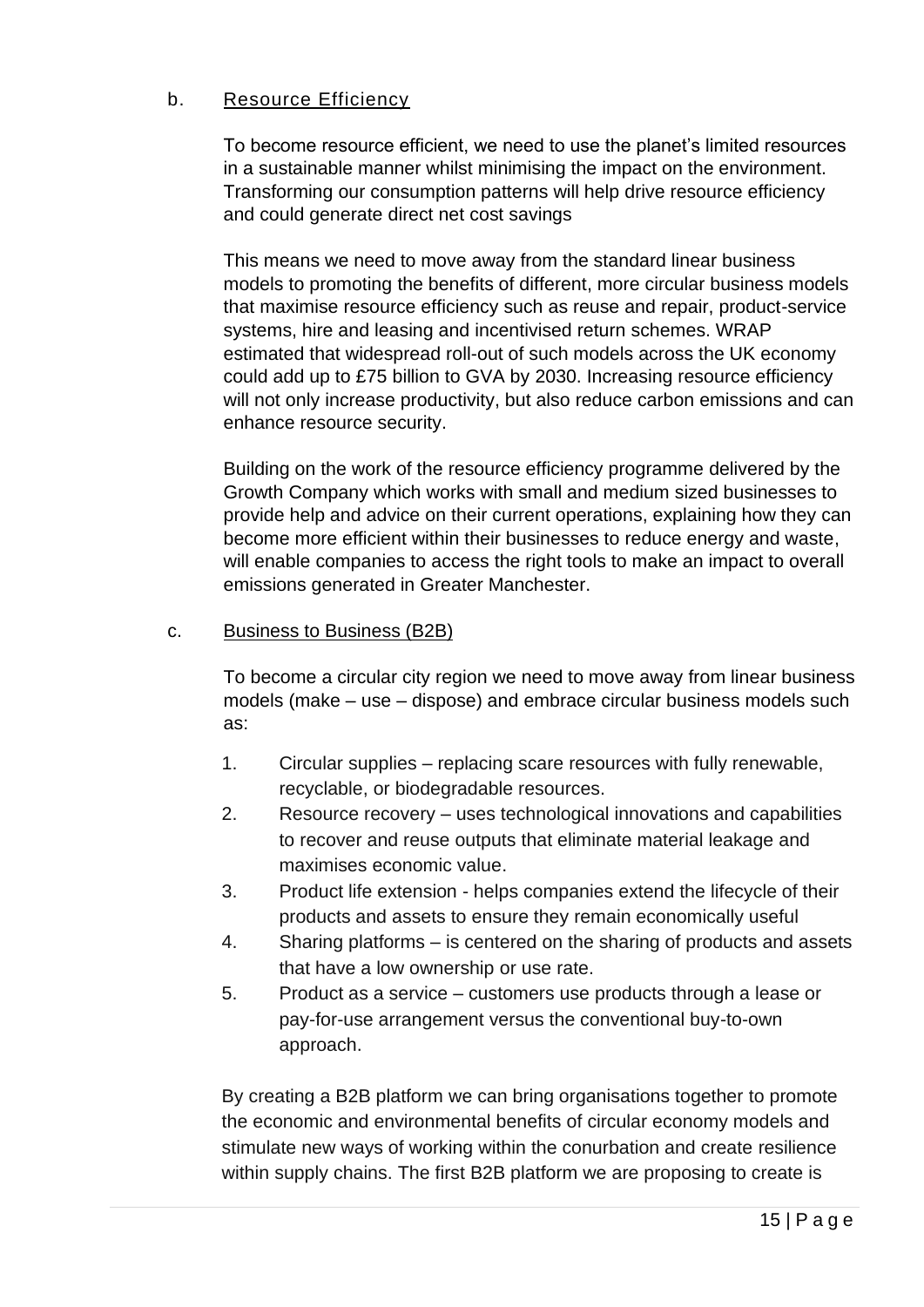from the textile industry to explore the feasibility of creating a circular economy within the UK.

#### 3.2.2 Policy Development and Innovation

#### a. Sustainable Procurement

To meet the ambitions of Greater Manchester it's recognised that we need to initiate and drive forward environmental improvements and economic gains. To achieve this, we need to change how GM currently procure works, services and goods and move to a full life cycle approach to ensure that we reduce as much as possible the negative impacts on the environment. By taking an end-of-life cycle approach to future procurements it will not only enable the consideration of environmental impacts of processes within direct control, but also direct attention can be given to the raw materials used, supply chains, product use and finally the effects of disposal and possibilities for re-use or recycling. It will also be beneficial to:

- Gather baseline environmental impact information.
- Provide greater understanding of supply chains and where best to influence the chain; and
- Develop resource strategies and optimise waste management.

Therefore, to maximise the impact of change, we plan to initially focus on embedding circular economy procurement principles and decarbonisation within our procurement and commissioning strategies.

To support embedding sustainable procurement within the public sector it is also recognised that decision making processes need to change so that an assessment is undertaken as to whether the decisions we make have a positive or negative impact on the environment. To achieve this step change educating decision makers, through carbon awareness programmes and decision-making processes, will be essential.

#### b. Resource/Consumption Mapping

To fully understand the raw materials being consumed within the city region we need to engage on a sector-by-sector basis, to build up a true picture. With commercial consumption and waste data not being publicly available, we will start with public sector bodies and then explore how we can build data available through initiatives such as race to zero, SCAP (Sustainable Clothing Action Plan) and Courtauld commitments and then expand further through our B2B platforms.

#### c. Innovation

Innovation is also key to creating a circular economy, studies and research will be critical to tackling concern waste streams such as plastics, construction materials and textiles, to ensure those that those materials can either be reused or recycled, with sustainable end markets.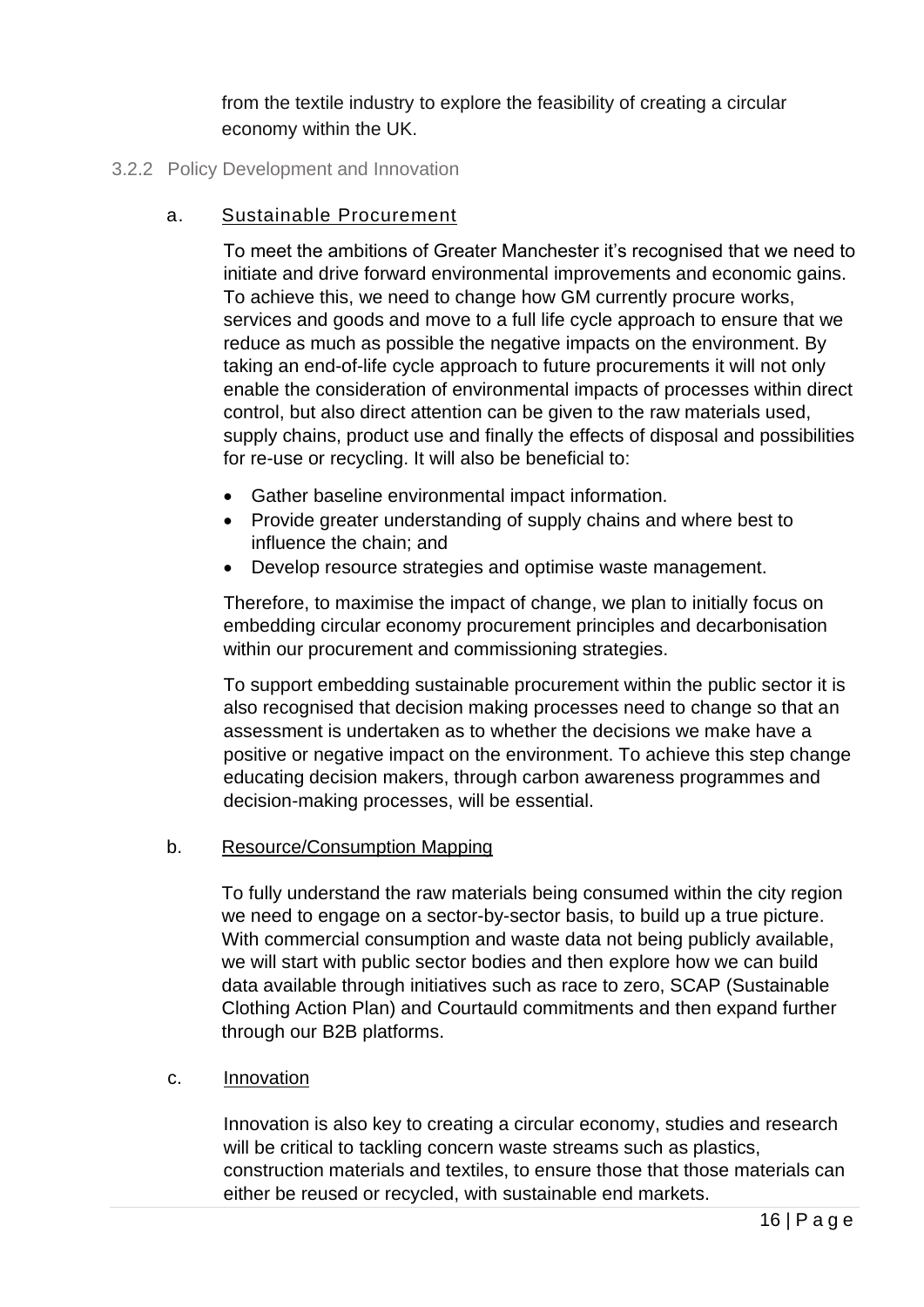#### *Plastics*

Whilst there is a sustainable solution for plastic bottles, the same cannot be said for plastic tubs, pots, and trays. Currently 9 of the 10 Districts within the city region don't collect these materials as there are very limited sustainable end markets for this commodity. With the mandatory collection of these materials being introduced in 2023, innovation is critical to developing sustainable solutions and promoting circular economy rather than sending these materials to energy from waste facilities. Work has already commenced with industry and academia to look for sustainable solutions that can turn these low-grade products into a valued resource.

#### *Textiles*

The waste compositional analysis undertaken in 2018/19 shows that, on average, 5% of the residual bin within GMCA household kerbside collected waste is textiles and this is replicated at our HWRC's, meaning that we are collecting over 21,000 tonnes (excludes Wigan) of textile waste. Of that collected, over 83% of the weight of items in this category were classified as linen, clothing and shoes, items that technically could be reused or recycled. Additionally, there are approximately 2,000 tonnes collected that is sent to a specialist processor for reuse/recycling which is generally sent overseas.

With much of this commodity currently being exported overseas we need to provide resilience within the UK should those end markets no longer be available. We plan to work with government, WRAP (Waste & Resources Action Programme), academia and industry to explore the feasibility of creating a circular economy for textiles within the UK.

#### Recommendations

- 1. To explore the development of a GM ecosystem for CE including cross industry resource efficiency through design and production, commercial trading of materials, energy, sharing assets, logistics and expertise, to reduce the volume of raw materials used and eliminate waste.
- 2. To work with stakeholders to build a collaborative platform that covers a range of CE aspects with leadership and delivery of key areas such as legislation, business to business (B2B) and procurement.
- 3. The GMCA and local authorities and the public sector raise environmental priorities through a Greater Manchester Sustainable Procurement Strategy promoting circular economy procurement principles, the social value framework, commissioning strategies, policy development and decision-making toolkits.
- 4. To explore the feasibility of resource and consumption mapping to enable a sector approach to becoming a circular city region.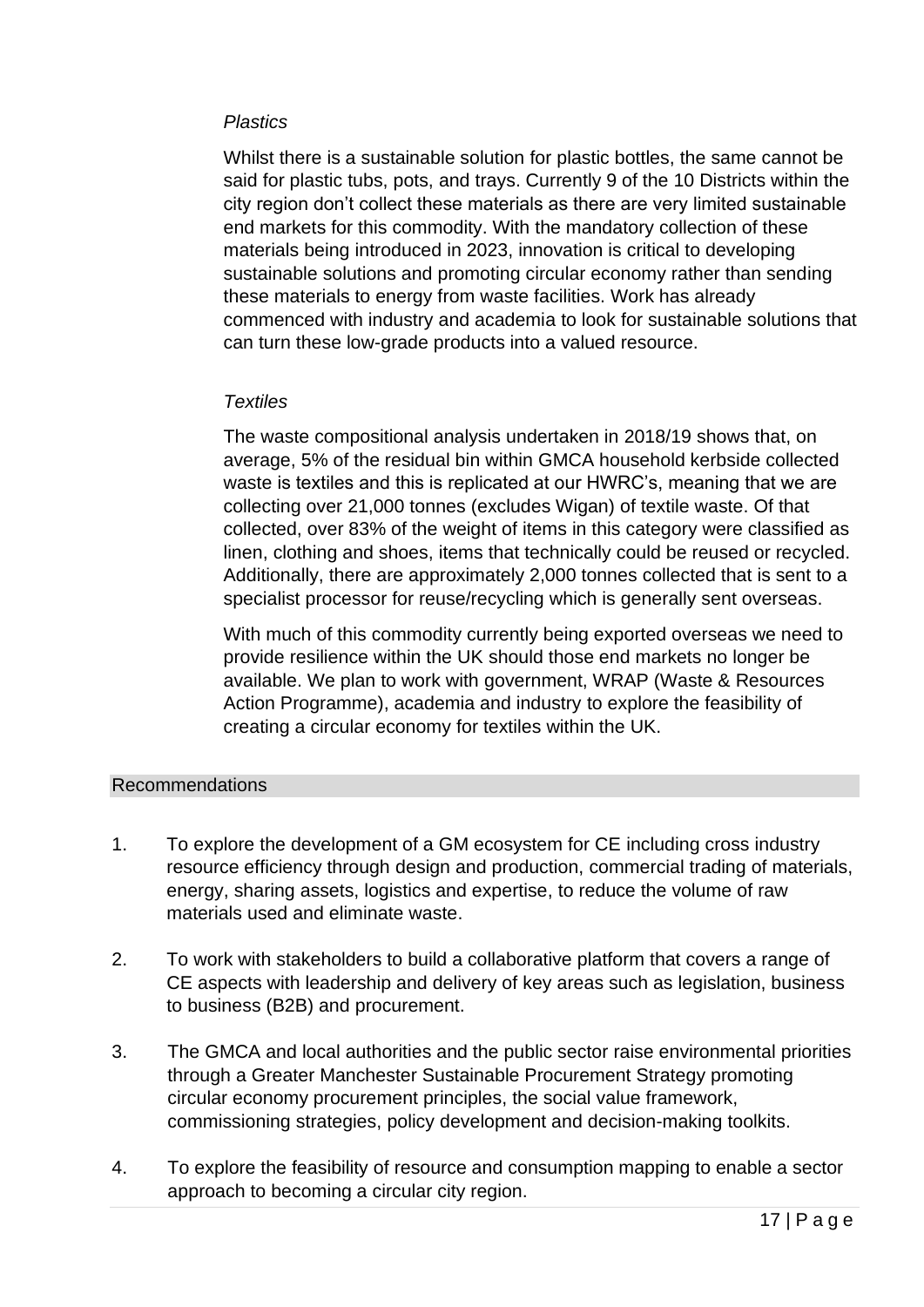5. To continue to work with industry, academia, and other stakeholders to drive innovation to reduce raw material consumption, value resources and stimulate sustainable end markets.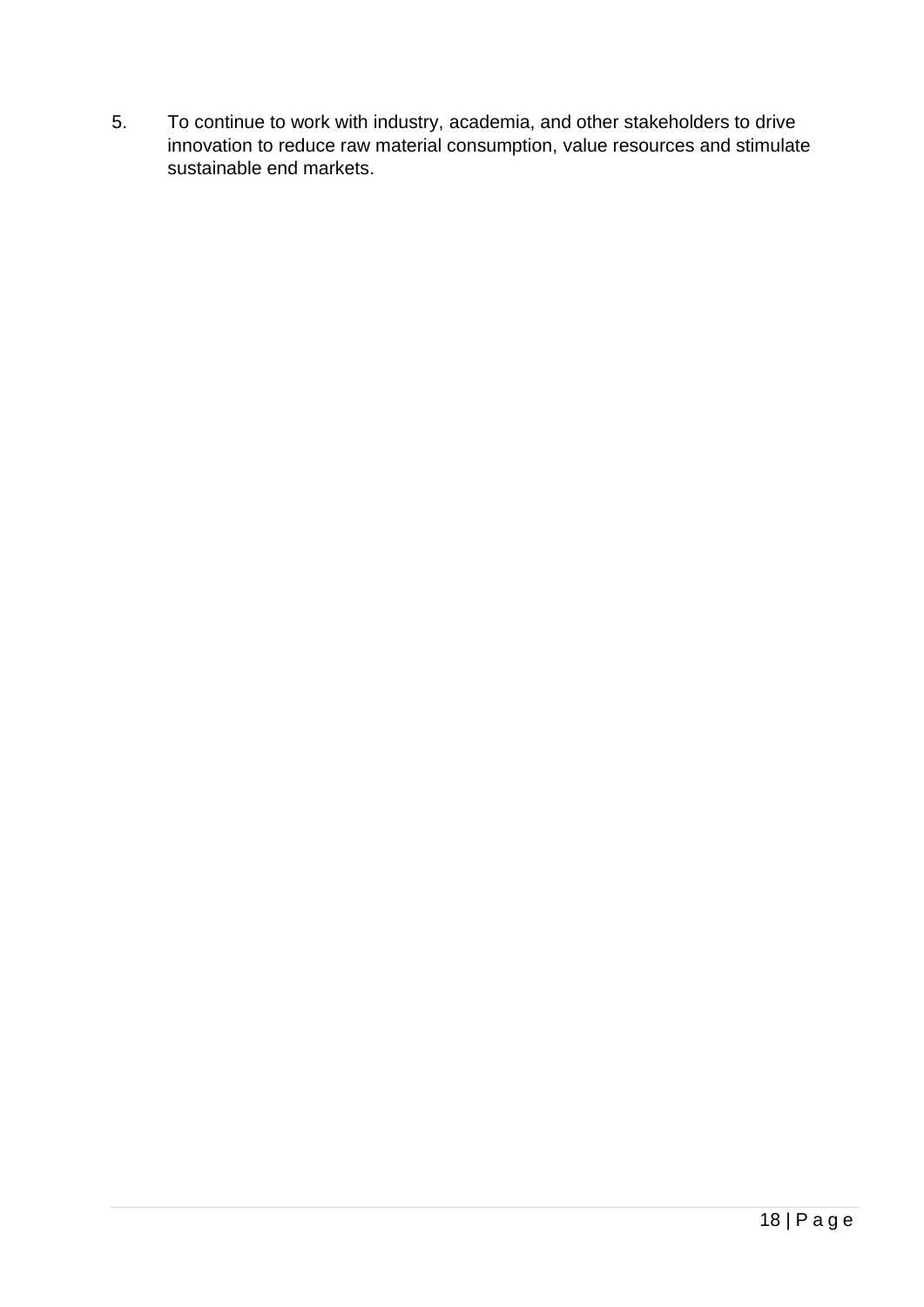### <span id="page-19-0"></span>4. Managing our Waste as Sustainably as possible

#### <span id="page-19-1"></span>4.1 Introduction

Turning all the waste produced into valuable resources is critical to Greater Manchester becoming a circular city region, so we need to manage our waste as sustainably as possible. This means that we need to reduce the amount of waste produced (through prevention and reuse), recycle as much as possible whilst increasing the quality/value of materials so raw materials used is minimised.

This section will focus on the following areas:

- Household waste
- Commercial waste
- Impact of England's Waste Strategy
- Innovation
- 4.2 Where does Greater Manchester need to get to?
- <span id="page-19-2"></span>4.2.1 Priorities for managing our waste sustainably

The challenges for managing our waste sustainably will focus on the following priorities:

- 1. Promoting the waste hierarchy, ensuring that as little waste is sent to landfill as possible.
- 2. Undertaking analysis of the implications to Greater Manchester in implementing England's Resource and Waste Strategy.
- 3. Using innovation to tackle difficult waste streams which currently have limited sustainable end markets.
- <span id="page-19-3"></span>4.3 Where is Greater Manchester now and what Action is needed over the next 5 years?
- 4.3.1 Reducing Household Waste Generation through Prevention, Reuse and Recycling

The Combined Authority is England's largest Waste Disposal Authority dealing with around 1.1 million tonnes of waste produced each year from over 1,017,000 households and resident population of over 2.8 million (AGMA 2018). This waste comes from Council's kerbside collection services and 20 Household Waste Recycling Centres (HWRCs). We handle around 4% of England's waste. Wigan Council whilst part of the Combined Authority is a unitary council and deals with the collection and disposal of its own municipal household waste and is responsible for its own infrastructure.

To process Greater Manchester's municipal household waste, there are the following facilities to deliver a consistent approach to collection and disposal of waste through the 4-bin waste system (figure 11) set out below: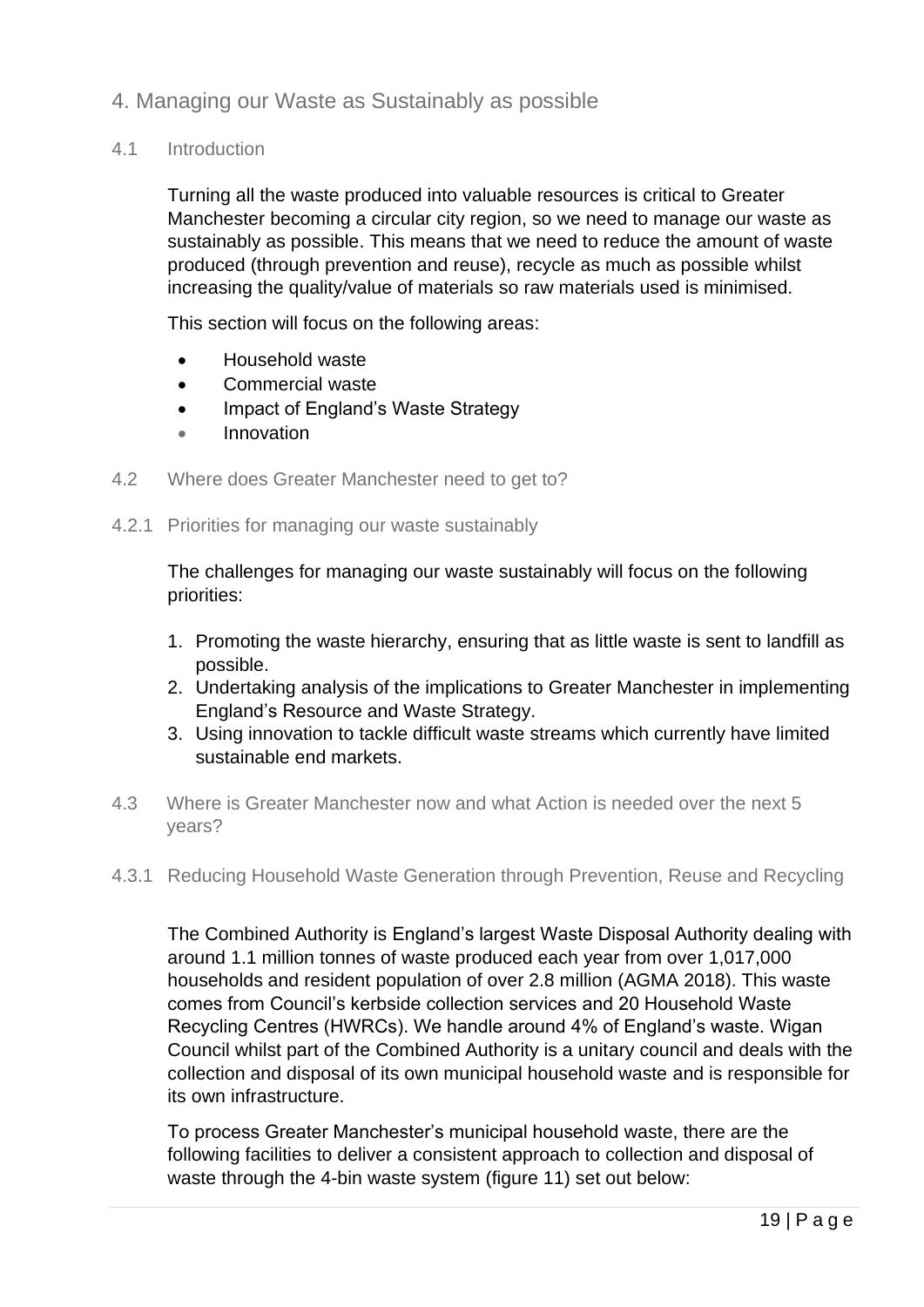

Figure 11: Four Bin system in Greater Manchester Source: GMCA, Waste Strategy

The implementation of this system has seen recycling increase from 27.45% in 2008/09 to 48% in 2020/21 and enabled the introduction of new collections such as reducing residual waste capacity to promote and increase recycling by actively promoting the waste hierarchy (see below), meaning that we will do everything possible to divert waste from landfill.





The Combined Authority is committed to delivering a high quality, environmentally sustainable, cost-effective service that manages residents' household waste. To achieve this, it is extremely important that residents continue to reduce waste generated (reuse and waste prevention) and recycle accurately at the kerbside. The graph below shows that, over the last five years, whilst there has been good progress in diverting waste from landfill (88% to 98%), recycling has remained static since 2016/17 to 2020/21 at 47- 48%.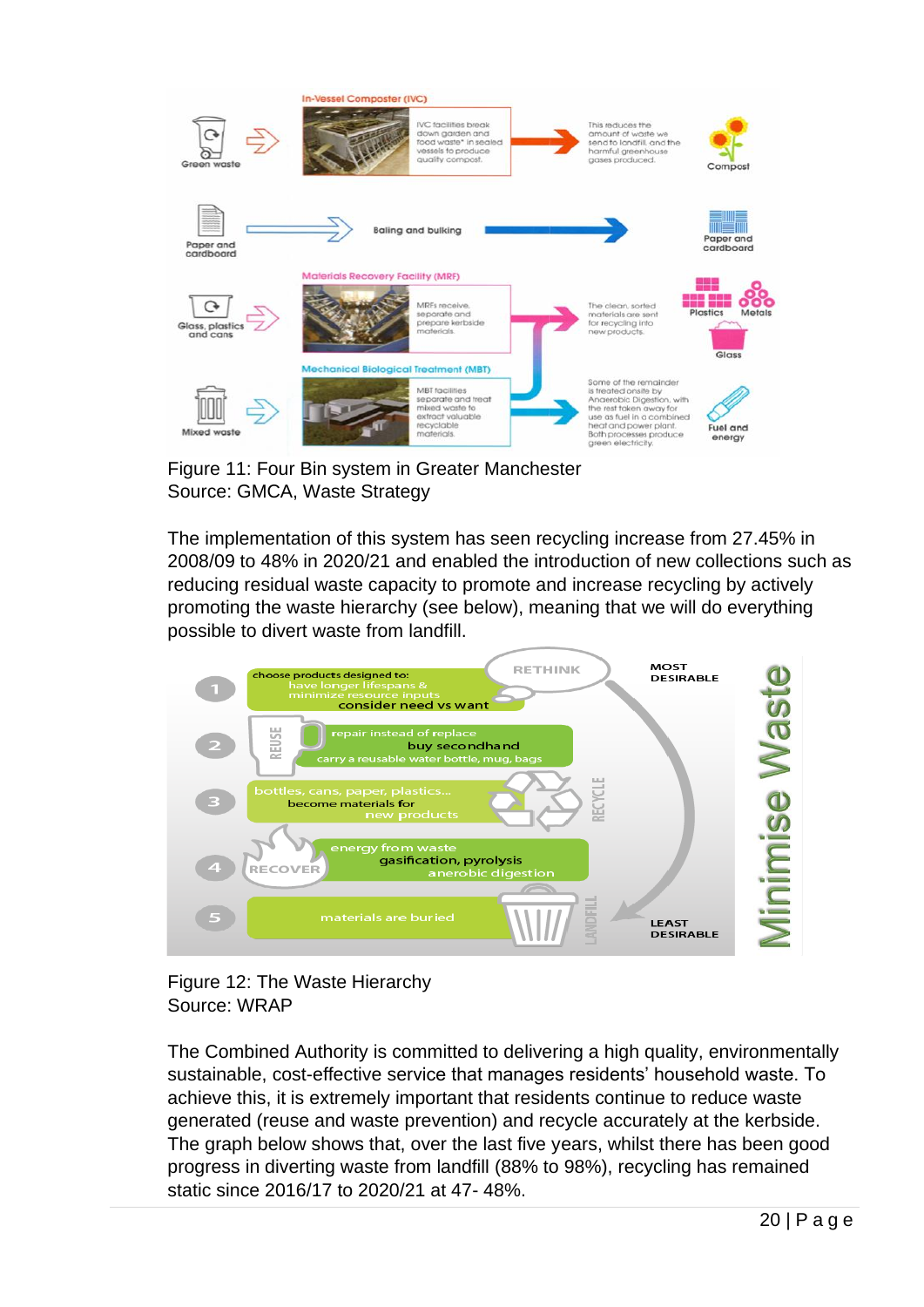

Figure 13: Recycling rates and waste diverted from landfill 2016/17-2020/21 Source: Waste Data Flow

The waste composition analysis (2018) demonstrated that still over 40% of the residual waste stream contains recyclable materials, meaning that there is still a tremendous amount of work to done to drive as many recyclables as possible out of that waste stream.

Research undertake by WRAP (Waste and Resource Action Programme) explains that recycling has generally become the 'social norm' since their initial research in 2008, meaning that the emphasis has switched from 'recycle more things more often' to a new paradigm centred on 'effective recycling for quality recyclate', as removing contamination within recycling waste streams will increase the reuse/recyclability of the materials collected.

Good communication is therefore vital to ensuring that residents know what we are doing and making sure we understand what those barriers are. The science-based approach within the Environment Plan, shows that to move to a carbon neutral city region recycling needs to increase to 65% by 2035.To deliver these targets a threepronged approach is recommended:

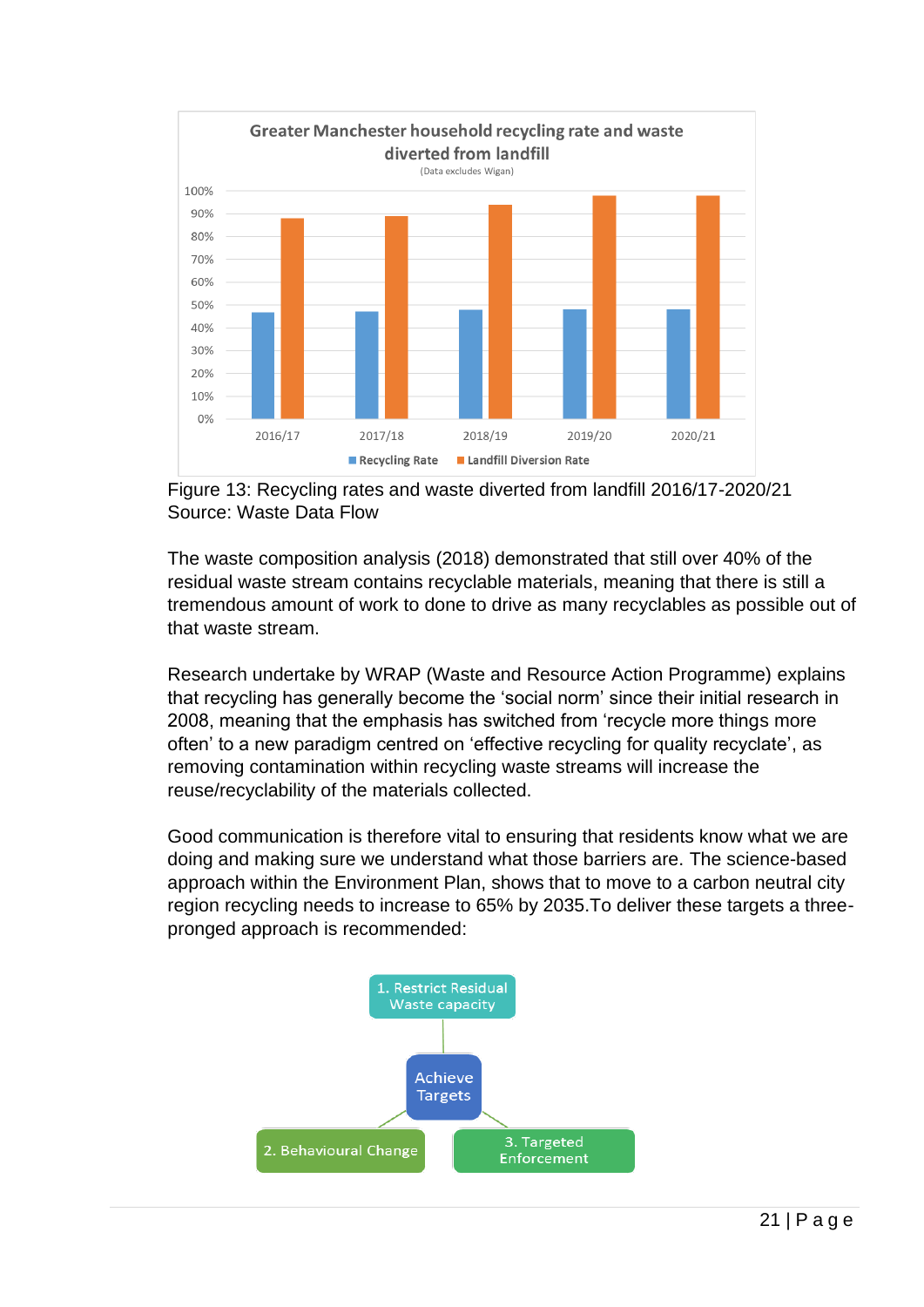1. Restrict Residual Waste Capacity

Currently all collection services within Greater Manchester operate restricted residual waste capacity by either moving from fortnightly to 3 weekly collection services or have reduced the capacity of residual waste through providing households with a smaller bin. Even with these changes, the Authority is unlikely to achieve the total Contract recycling target of 55%, therefore doing nothing further is not an option.

#### 2. Behavioural Change

With restricting the residual waste capacity not being fully effective alone to achieve these targets, additional behavioural change work will also be required with residents of Greater Manchester to ensure that all residents are participating fully in recycling and that they are recycling accurately. The latest waste composition analysis (2018) shows that 40% of materials within the residual bin is recyclable therefore work still needs to be done to educate residents to recycle all recyclable products.

To achieve this we need to engage with communities and residents of Greater Manchester and ensure the citizens have the right tools and knowledge to make the right choices and work with partners to promote the benefits of waste as a resource along with potential efficiency savings of waste prevention and recycling.

#### 3. Targeted Enforcement

Targeted enforcement could also be considered to work as a deterrent to residents who are not participating in recycling, if the first two approaches are not working effectively. Currently this method is not pro-actively used by Districts but will be reviewed at a Greater Manchester level as part of this plan.

With the city region's ambitions to embed circular economy within Greater Manchester it's important to reduce the volume of household residual waste and maximise recyclable materials so that as many materials are reused and recycled as possible.

#### 4.3.2 Reducing Commercial Waste Generation through Prevention, Reuse and Recycling

With our aspirations to become a circular city and England's Waste and Resources Strategy targets focusing on municipal waste and not just household waste, its important that we encourage businesses to reduce, reuse and recycle as much as they possibly can.

As highlighted in Priority 1, data at a Greater Manchester level is very limited and whilst Defra (Department for Environment, Food and Rural Affairs) are currently consulting on the introduction of mandatory digital waste tracking, this potentially will not go live until 2024. Therefore, we need to work with sectors to fully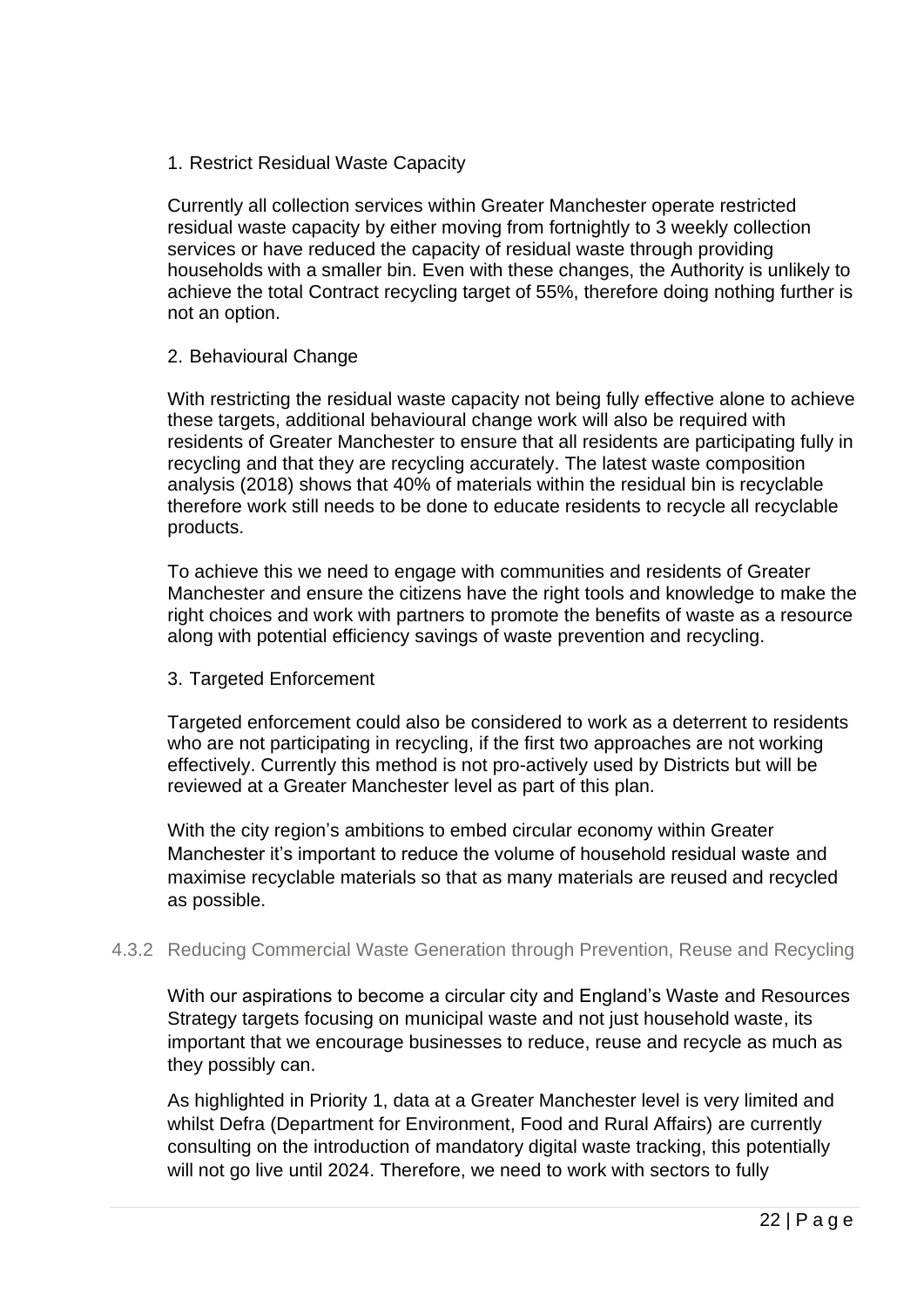understand the resources they are consuming and the waste they are producing and how they are disposing of that waste.



- 1. Business Improvement Districts (BIDs) and Local Levers we plan to explore with GM BIDs how additional tax could be used to provide leverage in establishing competitive waste contracts and upcycling schemes to establish a working circular economy within the conurbation. Using local levers, such as GM's Social Value Framework within procurement to drive change to reduce waste and recyclability of products procured. We also plan to investigate the feasibility of a material swap shop/surplus supply platform to reduce waste of materials.
- 2. Waste Data/Material Flow mapping with no digital waste tracking available prior to 2024, we need to understand consumption and waste within the commercial sector to reduce waste, explore circular economy possibilities and ensure that waste is managed as sustainably as possible within the conurbation.
- 3. Business to Business (B2B) Platform to stimulate change and move businesses away from linear business models to more circular businesses we plan, in partnership with Manchester Metropolitan University (MMU), to develop a B2B platform to bring sectors together, to identify opportunities and strengthen resilience and circularity within their supply chains.
- 4. Community Fund Using the Community Fund within the Waste Management Contract with Suez, we can support Small Medium Enterprises (SMEs) and the Voluntary Community and Social Enterprise (VCSE) sector to stimulate and deliver in local communities.

#### 4.3.3 Explore the potential impact of England's Waste Strategy

England's Resource and Waste Strategy sets out five strategic ambitions, which align broadly with the Combined Authority's: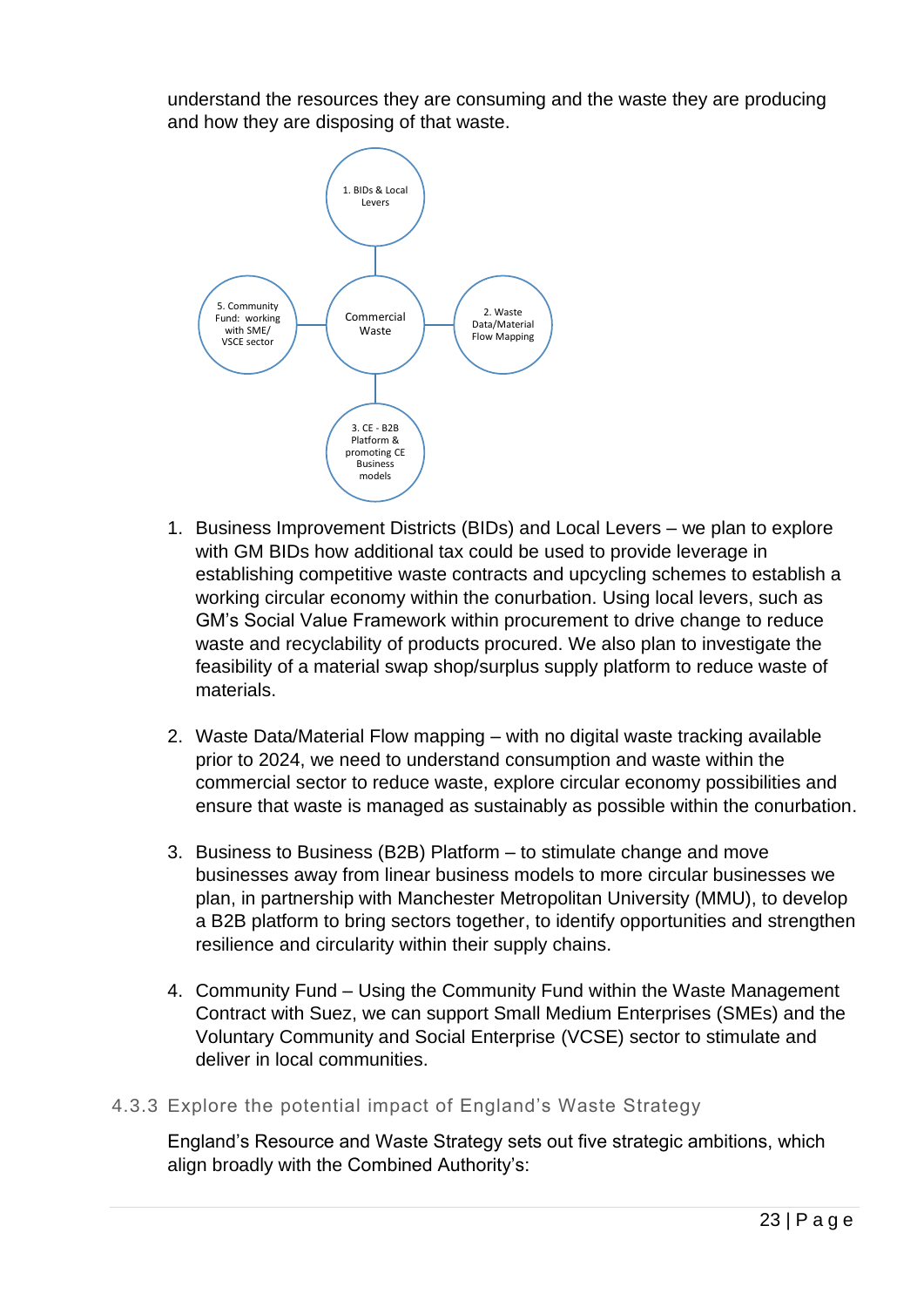- 1. To work towards all plastic packaging placed on the market being recyclable, reusable or composable by 2025.
- 2. To work towards eliminating food waste to landfill by 2030.
- 3. To eliminate avoidable plastic waste over the lifetime of the 25-year Environment Plan.
- 4. To double resource productivity by 2050; and
- 5. To eliminate avoidable waste of all kinds by 2050.

In addition, there's specific targets regarding:

- a. Introduction of a deposit return scheme by 2023.
- b. Legislation for mandatory separate food waste collections by 2023.
- c. 75% recycling rate of packaging by 2030.
- d. 65% recycling rate for municipal solid waste by 2035; and
- e. Municipal waste to landfill 10% or less by 2035

To deliver these strategic ambitions several consultations, along with a draft Environment Bill (currently going through Parliament) have been published. These relate to:

1. Extended Producer Responsibility (EPR)

The UK's EPR currently covers four waste steams: packaging, end of life vehicles (ELV), batteries and accumulators and waste electrical and electronic equipment (WEEE). Packaging EPR regulations have been consulted upon, which look to substantially change existing regulations, placing the full net costs of managing their products at the end of life, to encourage design of products to be more reusable and recyclable. The use of EPR will also being explored with the textile industry.

2. Plastic Packaging Tax

To encourage manufacturers to produce more sustainable packaging and create greater demand for recycled material, from April 2022, a £200 per tonne tax will be introduced to all manufacturers who produce more than 10,000 tonnes of plastic packaging with less than 30% recycled content.

3. Recovering resources & managing waste

The strategy confirms government's commitment to adopt EU's Circular Economy targets for recycling and landfill diversion for municipal waste; 65% recycling and no more than 10% to landfill by 2035. To achieve these targets, several consultations have taken place on:

- a) Consistent collection regimes with a core set of mandatory materials to be collected, including weekly food waste collections;
- b) Introduction of a deposit return scheme;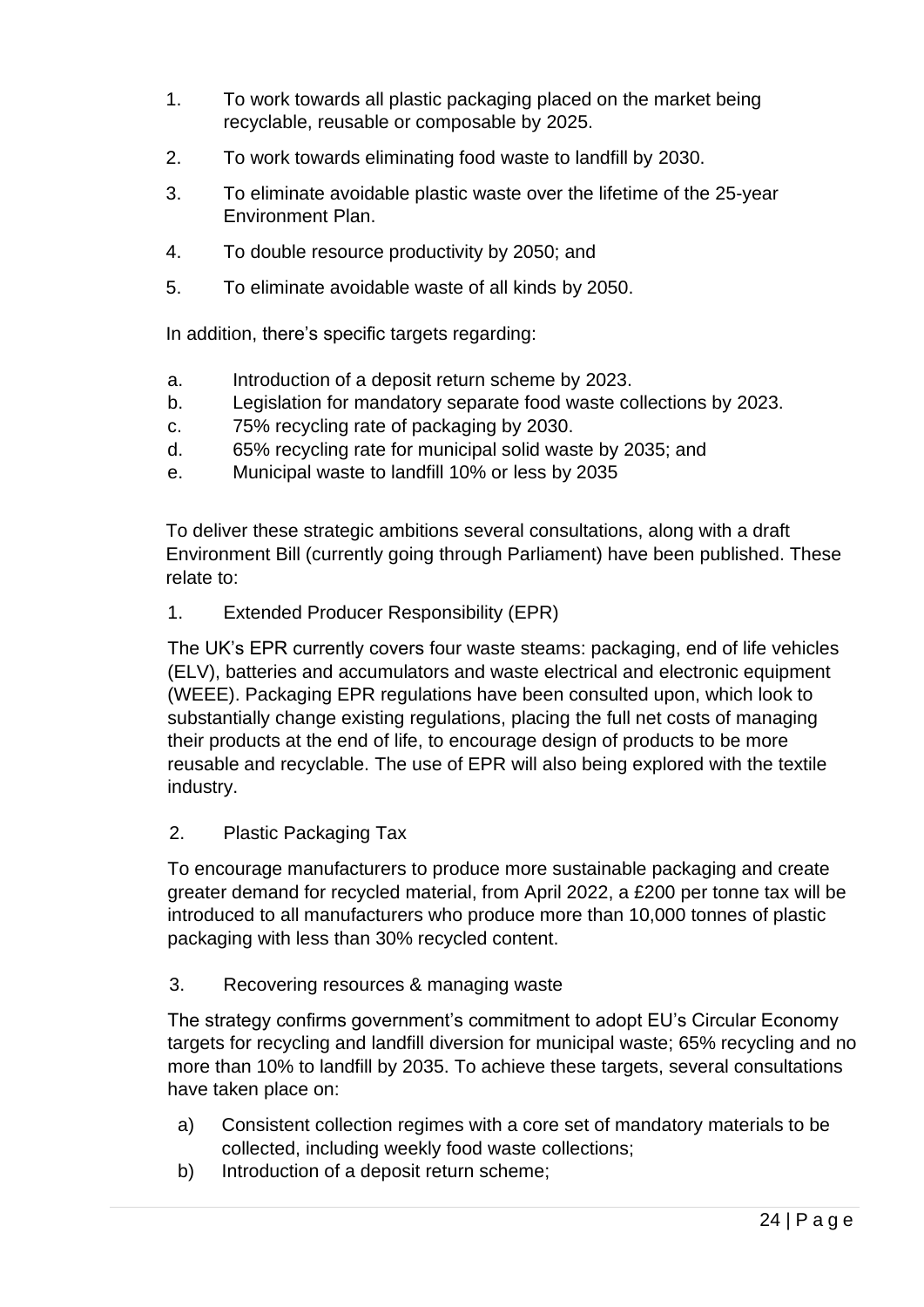- c) Mandatory recycling for businesses and greater reporting and data collection; and
- d) Introduction of mandatory digital waste tracking.

Whilst England's Resource and Waste Strategy and Environment Bill are welcomed by the Combined Authority the requirements and potential financial burden of implementing some of the ambitions of the strategy could be costly. To ensure that the true costs to Greater Manchester are known, several cost and environmental assessments will be undertaken. The first to be undertaken is the potential impact of implementing separate weekly food and garden waste collection services, as currently food and garden waste is collected together throughout Greater Manchester along with scenario waste modelling of potential collection and disposal services.

The outcome of these consultations and how they are set out in legislation will enable Greater Manchester's Zero Waste Strategy to be produced in the near future.

<span id="page-25-0"></span>4.3.4 Encourage and embrace innovation, exploring new ways of solving existing challenges

To meet the ambitions of this plan and England's Resource and Waste Strategy, innovation will be required to ensure that the waste hierarchy is at the forefront of our waste management services. Prime examples within this plan are covered within Priority 1: Moving to a circular economy and Priority 3: Reducing Food Waste.

#### Recommendations

- 6. The GMCA, local authorities and key partners continue to work towards the European Union's Directive target to increase the municipal waste recycling rate. This will include evaluating and assessing the environmental and financial implications of implementing the requirements of the new Environmental Bill and statutory guidelines.
- 7. Partners across Greater Manchester should work together to develop and deliver a programme of campaigns to promote the waste hierarchy (reduce, reuse and recycle).
- 8. The GMCA, local authorities and key partners should develop and implement a pathway to lead to the reduction of waste crime within Greater Manchester.
- 9. Partners across Greater Manchester should carry out further research to identify whether there are opportunities to develop a GM wide recycling collection and disposal solution for businesses within Greater Manchester.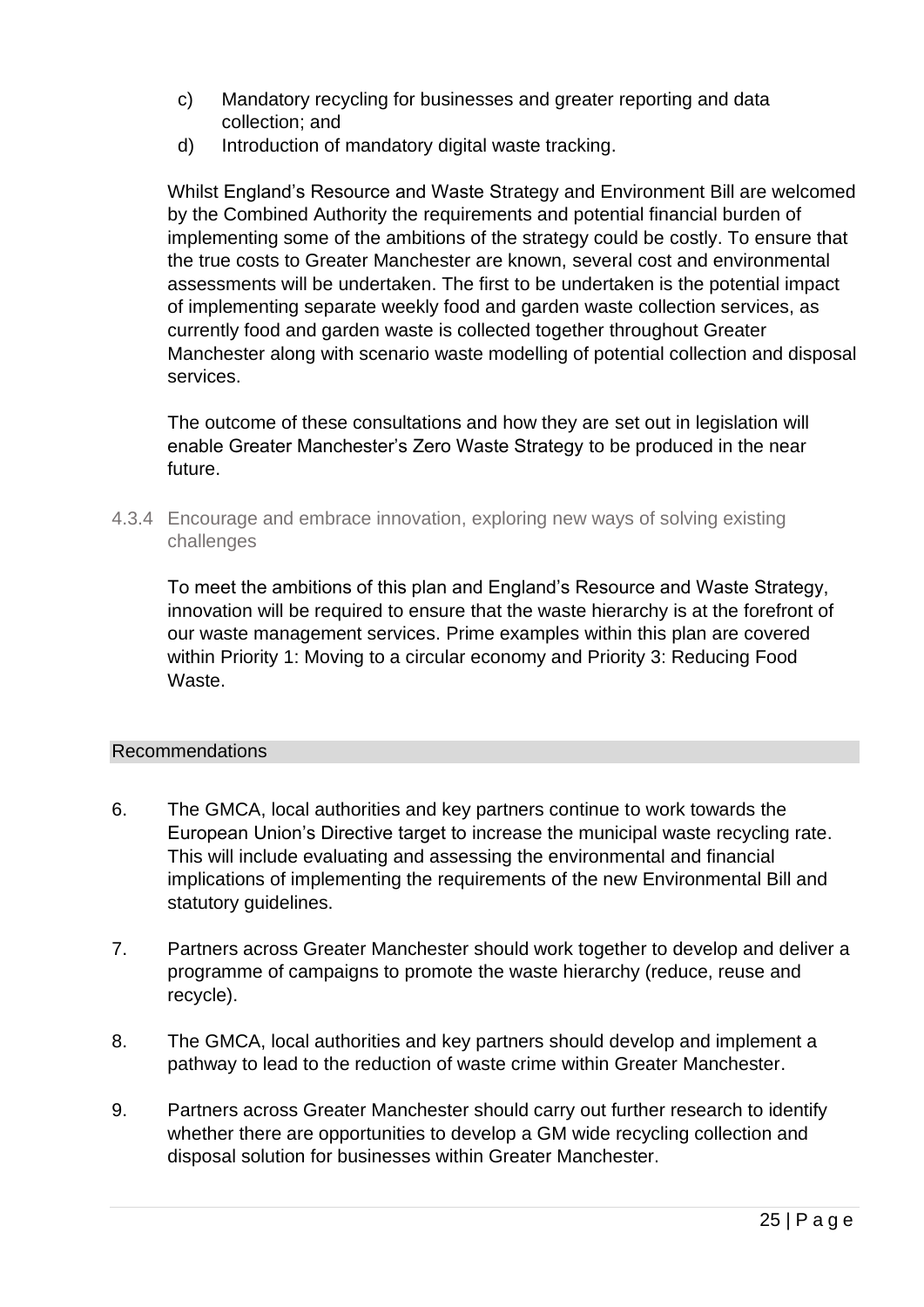10. Partners across Greater Manchester should collaborate and carry out further research, pilots to drive innovation and explore new ways of working to reduce waste and maximise reuse and recycling in the commercial sector.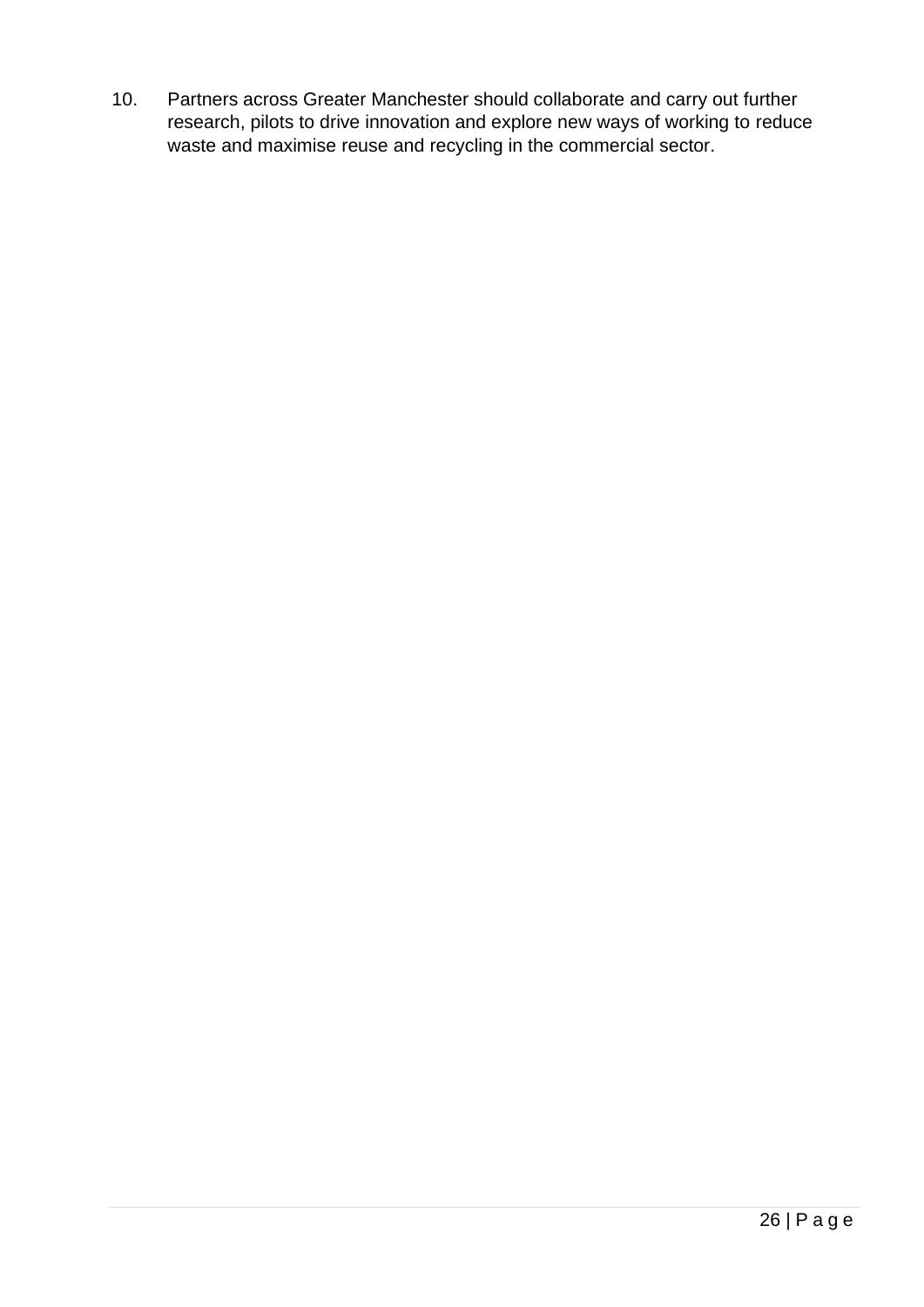#### <span id="page-27-0"></span>5. Reduce Food Waste

#### <span id="page-27-1"></span>5.1 Where does Greater Manchester need to get to?

We need to reduce the overall amount of food waste generated, ensure we maximise redistribution to ensure that those who are living in poverty can access such services, increase home growing and composting and stimulate local markets, through a full system approach.

<span id="page-27-2"></span>5.2 Where is Greater Manchester now and what Action is needed over the next 5 years?

#### 5.2.1 Reduce food waste within households

In the UK alone, an estimated 10 million tonnes of food and drink are wasted annually after the farm gate, equating to a value of approximately £20 billion. Within those figures, 7.1 million tonnes (£15 billion) is waste from households.

A GM wide (ex. Wigan) waste composition analysis was undertaken in 2018/19 which confirmed that food waste is currently the largest waste stream that remains within the residual bin, with over 28% (66.5kg/hh/yr). Additionally, of the 34% of food waste within the collected organics (food and garden) stream (58.9kg/hh/yr), a staggering 58% of that is avoidable food waste.<sup>5</sup>

|                                               | Kg/hh/yr |
|-----------------------------------------------|----------|
| Avoidable food waste – unused fully packaged  | 0.6      |
| Avoidable food waste – part used in packaging | 1.7      |
| Avoidable food waste - loose                  | 31.8     |
| Potentially avoidable food waste <sup>6</sup> | 4.4      |
| Unavoidable food waste                        | 20.5     |
| <b>Total Food Waste</b>                       | 58.9     |
|                                               |          |
| % Avoidable food waste                        | 57.9%    |
| % Potentially Avoidable                       | 7.4%     |

Figure 14: Food waste placed into the organic waste collected within GM, based on kg/hh/yr

Source: GM Waste Composition Analysis 2019

Based on capture rate data for GM, its estimated that currently 129kg/hh/yr of recyclable food is disposed of at the kerbside of which 58.9kg/hh/yr is correctly recycled meaning that 70kg/hh/yr of potentially recyclable food is not being captured in the organic recycling stream.

The level of food waste within households needs to be reduced, firstly through waste minimisation initiatives and households understanding why so much food is

<sup>5</sup> Avoidable food waste – food thrown away that was, at some point, prior to disposal, edible (eg slice of bread, apples, meat).This includes unused fully packaged food waste; part used food waste in packaging and loose food waste.

<sup>6</sup> Potentially avoidable - food that some people eat and others do not (eg bread crusts), or that be eaten when a food is prepared in one way but not in another (eg potato and vegetable peelings)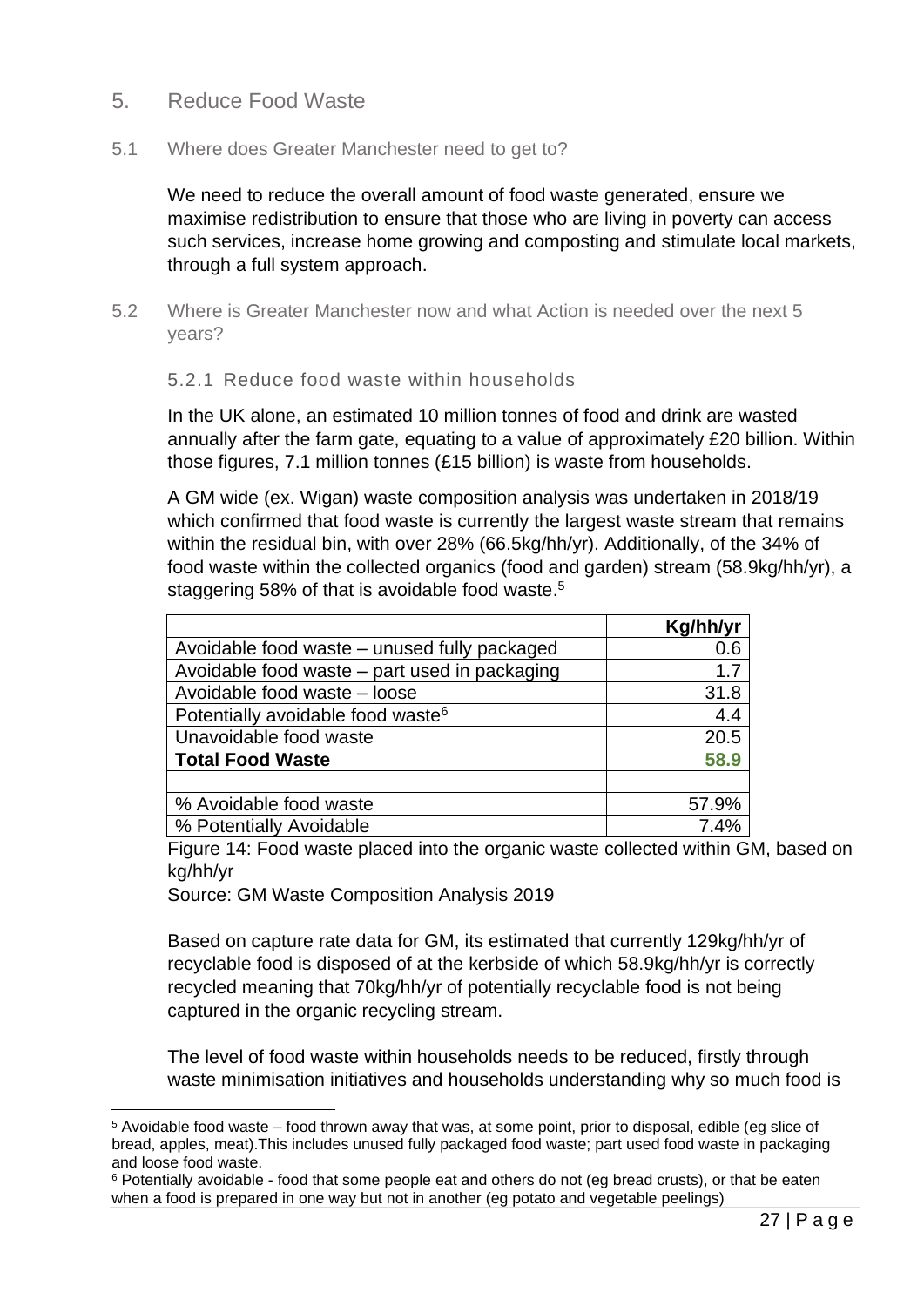being generated and then secondly, we need to promote getting food waste into the recycling waste stream.

WRAP's research explores the barriers specifically associated with food waste recycling. These include:

- a) Residents do not always understand what is done with food waste, why it is worth recycling it, and what types of food waste are wanted in the collection system. For example whilst plate scrapings and food preparation/offcuts are commonly understood to be food waste, there is a much greater barrier in the public recognising unopened (out of date) packaged or half eaten food products as food waste; and
- b) People also do not recognise non-edible items such as coffee grounds and eggshell as food waste.

As well as known knowledge barriers misconceptions, attitudinal barriers have also been identified that deter participation in food waste collection services. These include:

- a) Concerns about smells and hygiene, especially if caddies are stored near the food preparation area;
- b) Concerns about vermin, flies, and cross-contamination of fresh food; and
- c) People finding the contents of the food waste caddy unpleasant.

To enable greater participation in food waste collection services, effective communications need to be designed to make it clear what can be recycled as well as myth busting residents' concerns relating to food hygiene.

#### <span id="page-28-0"></span>5.2.2 Sustainable Food System

At the Green Summit in 2018, Good Food GM was launched to set a vision on what a sustainable food system would look like for Greater Manchester. Additionally, the Mayor of Greater Manchester signed the Milan Urban Food Pact committing to the voluntary framework to take action in 6 key categories: Governance, sustainable diets and nutrition, social and economic equity, food production, food supply and distribution.

Based on that commitment, a Good Food GM Board has been established and through partnership working a sustainable food vision has been finalised and was launched at the Green Summit 2021. The vision has been based on the following general principles, that food should be:

- Ecologically responsible
- Fair and accessible
- Local (where possible)
- **Healthy**
- No waste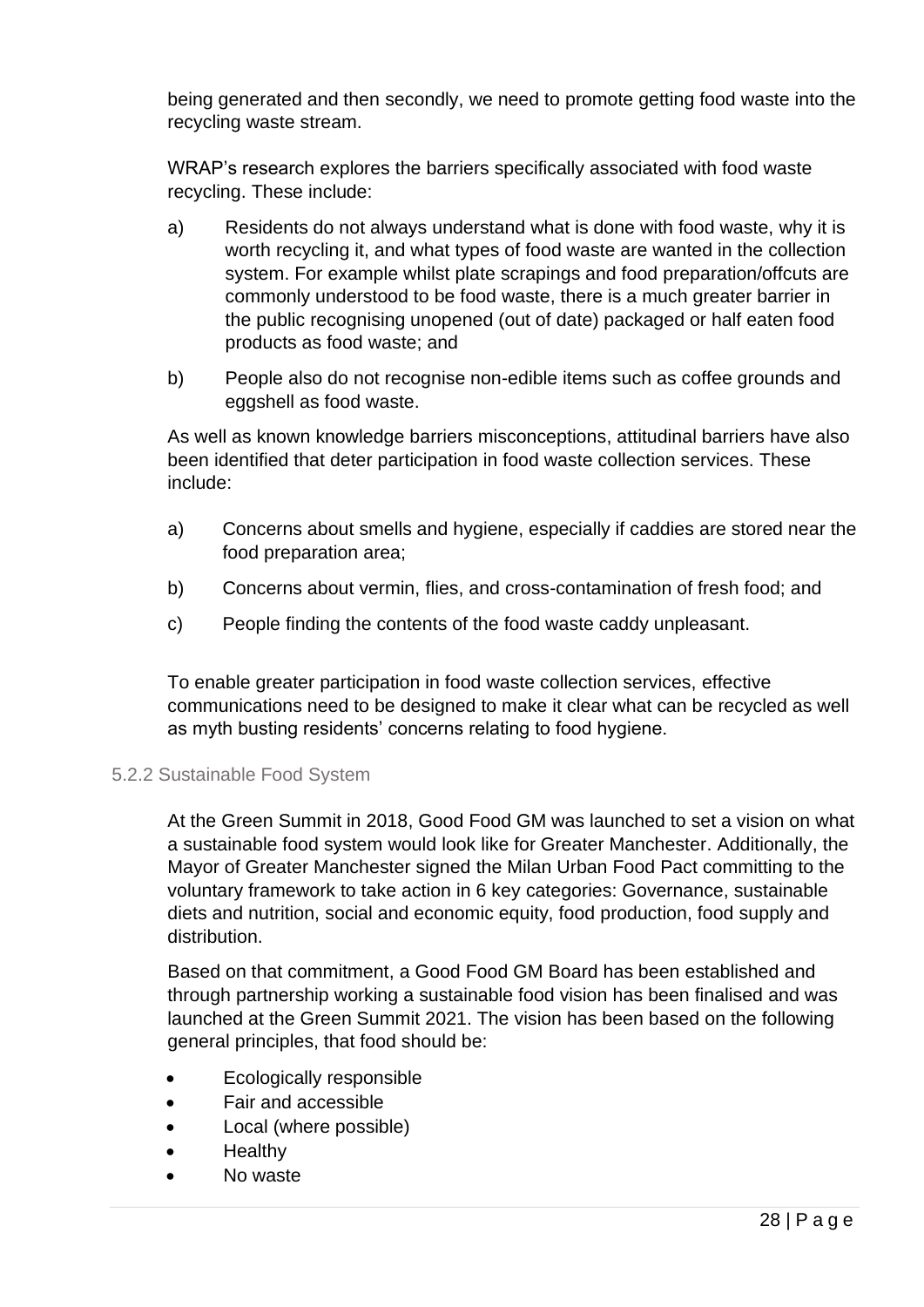To help disseminate the vision and create a 'good food' movement, a toolkit will be developed to sit along the vision to not only showcase the amount of work that is happening across Greater Manchester.

Alongside the toolkit, several working groups have been created to drive change in the food system. These range from tackling food poverty, to promoting sustainable diets and nutrition, resilience with local supply chains and eradicating food waste from the food system.

#### Recommendations

- 11. Working with key partners a programme of Greater Manchester wide campaigns will be developed focusing on the co-benefits of reducing and then recycling food waste.
- 12. Partners across Greater Manchester should collaborate to create a delivery model to enable Greater Manchester to become a sustainable food city region.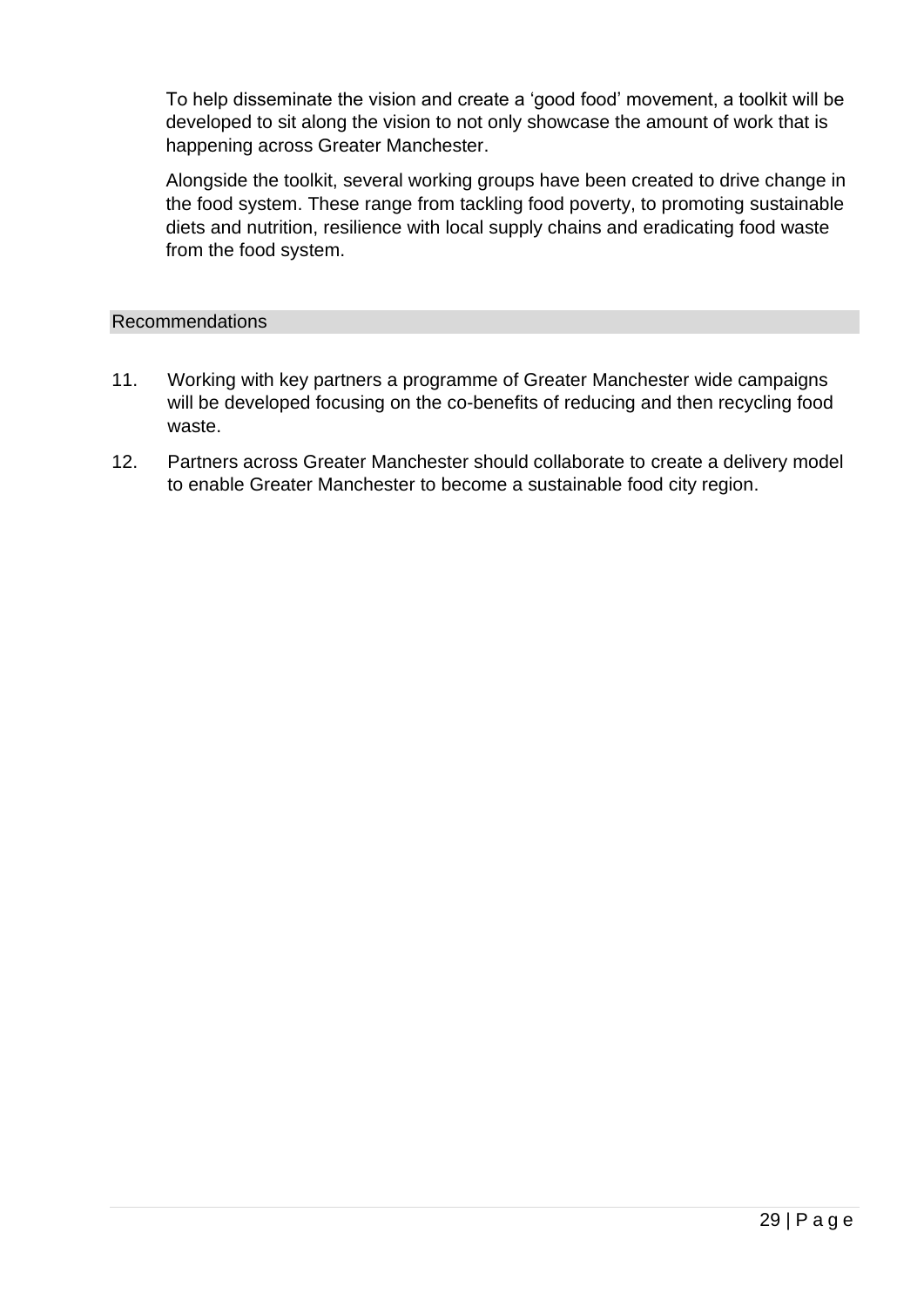- <span id="page-30-0"></span>6. Empower residents to make more sustainable lifestyle choices
- <span id="page-30-1"></span>6.1 Where does Greater Manchester need to get to?

To enable the city region to become carbon neutral it's recognised that, as citizens of Greater Manchester, we all have a role to play to reduce our personal carbon footprint by making more sustainable lifestyle choices.

- <span id="page-30-2"></span>6.2 Where is Greater Manchester now and what Action is needed over the next 5 years?
- 6.2.1 Making more sustainable lifestyle choices

So what do we mean by sustainable lifestyles? Sustainability means meeting our own needs without compromising the ability of future generations to meet theirs, so living more sustainable looks to reduce waste, reduce our carbon footprint and choose products that are environmentally and socially responsible. Its recognising that no one can do everything, but everyone can do something; small changes can make a difference.

With 75% of our carbon emissions being attributed to households this means climate change is impacted by the food we eat, the things we buy and throw away, how we travel and how we heat and power our homes.

To enable the city region to become carbon neutral we need residents to make more sustainable lifestyles and make a conscious effort to reduce their own carbon footprint.

<span id="page-30-3"></span>6.2.2 Showcasing the achievements within Greater Manchester and how citizens and businesses can become involved in the City Region tackling Climate Change and becoming Carbon Neutral

To showcase the progress Greater Manchester is making to become carbon neutral it is recommended that a new website be created to provide information on how to become more sustainable as well as demonstrate the vast amount of work which is happening within the city region.

6.2.3 To embed a programme of climate change awareness initiatives, promoting sustainable working and lifestyles within day to day lives

As an organisation, and as demonstrated within the new Greater Manchester Strategy, our environment touches everybody's day to day lives, both in and out of work. To ensure we are raising awareness on the impact of the decisions we make, we need embed, starting with compulsory climate change awareness training, a suite of initiatives which enable colleagues and citizens to make informed decisions to enable the conurbation to actively move to more sustainable working practices and lifestyles.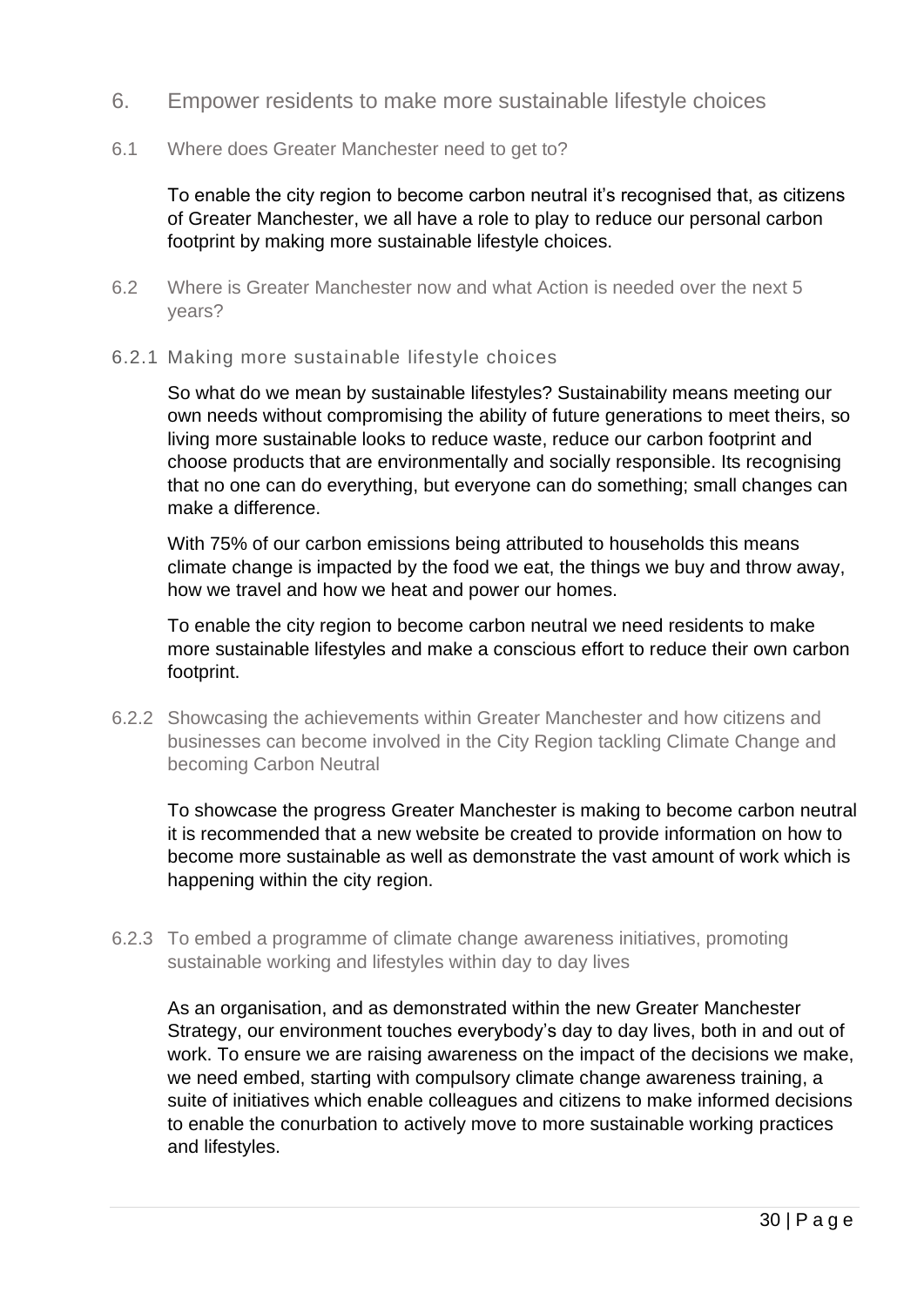6.2.4 To work with communities to develop and promote SCP initiatives which also improve social, environmental, and economic well-being

It is recognised within the 5-Year Environment Plan that the Combined Authority and public sector bodies cannot combat climate change alone, we need everyone to play their part too. Engagement with local communities has an important role to help create change. By utilising the Suez and Recycle for Greater Manchester (R4GM) Community Fund, we aim to engage with local communities to become involved in local initiatives to improve our environment, whilst delivering social and economic well-being.

#### Recommendations

- 13. Partners across Greater Manchester work together to promote sustainable lifestyles within their organisation and through media campaigns.
- 14. That GMCA should create a new website to demonstrate and showcase the progress the city region is making in becoming carbon neutral by 2038.
- 15. The GMCA and local authorities and the public sector should raise awareness, through climate change impact awareness training, to embed sustainable working and living.
- 16. To work with communities to develop and promote SCP initiatives which also improve social, environmental, and economic well-being.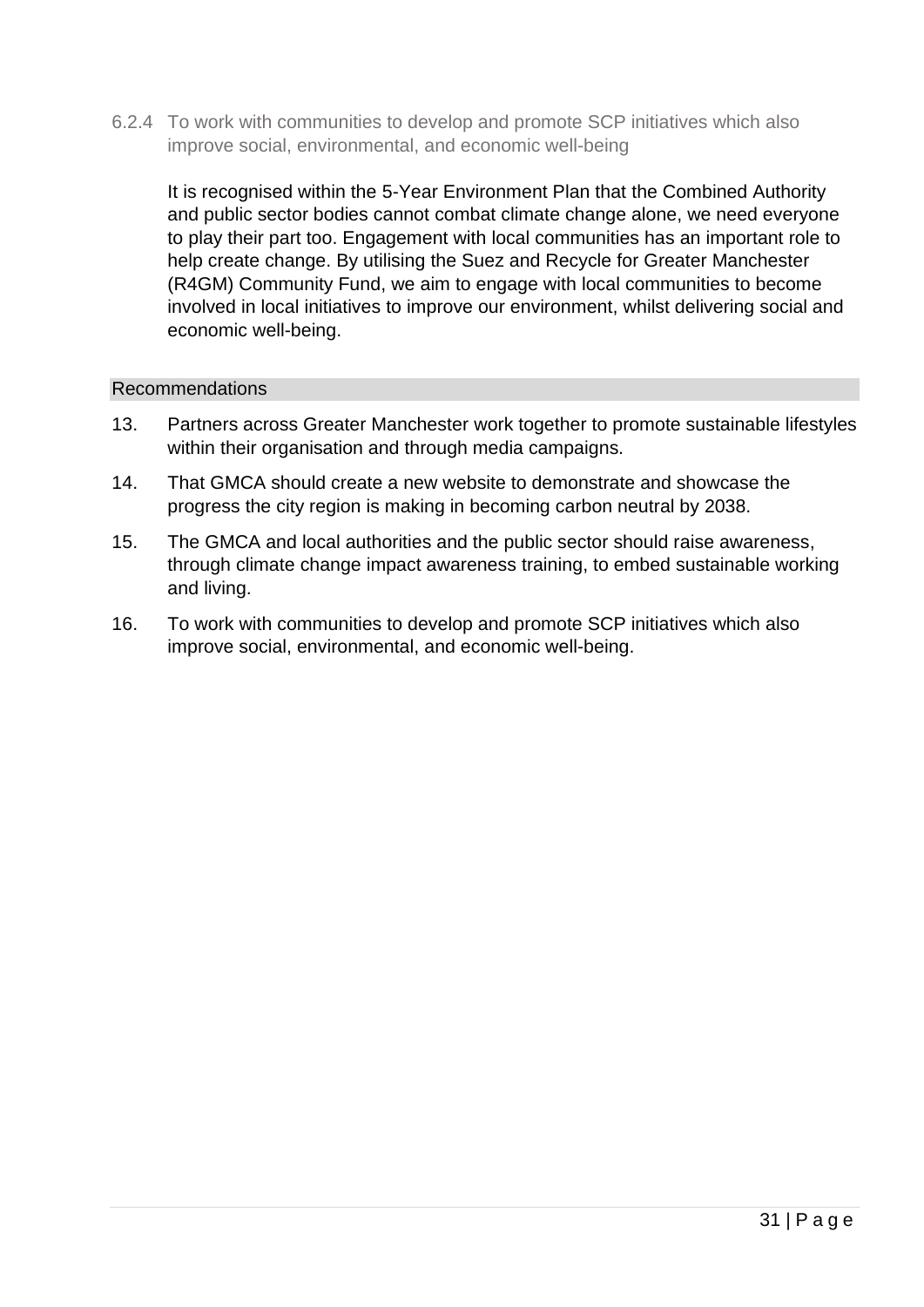# <span id="page-32-0"></span>7. Bringing it together

#### <span id="page-32-1"></span>7.1 Where does Greater Manchester need to get to?

#### 7.1.1 Mission-oriented approach

The 5-Year Environment Plan for Greater Manchester sets out the scale of the challenge in achieving the CO2 emission reductions required to meet its international climate change obligations, of which Sustainable Consumption and Production will be an integral part. To deliver its environmental vision and aims the plan sets out to close the gap between what is needed and where Greater Manchester is now. To do that it points to taking new and different approaches in the following areas:

- Supporting innovation
- Finance and funding
- Building partnerships between the public, private and voluntary, community and
- social enterprise organisations
- Showing leadership
- Engaging and educating residents, communities, and businesses
- Upskilling its workforce

In this report, these themes are key to tackling the challenges associated with sustainable consumption and production and have been covered in various sections and recommendations.

<span id="page-32-2"></span>7.2 Where is Greater Manchester now and what action is needed?

#### <span id="page-32-3"></span>7.2.1 The roles of different organisations within Greater Manchester

No single organisation in Greater Manchester can tackle the priorities and implement the recommendations in this report alone. Doing so requires joint working across different types of organisations and sectors, which should build upon the strength of existing partnerships in Greater Manchester. These have been developed strategically, for example in the lead up to all the Green Summits and in the development of the 5-Year Environment Plan, enabling each sector to bring different abilities and expertise – these are set out below:

- GMCA and Local Authorities providing the right policy framework, including setting ambition and direction, providing evidence to inform action, and implementing policy where levers are held locally (e.g., local levers such as taxation, planning policy), convening key stakeholders and engaging more widely across Greater Manchester.
- Wider public sector leading by example in areas where organisations (health, national government etc) have direct operation and financial control (e.g. assets, procurement).
- Community, voluntary and campaign sector groups building greater public